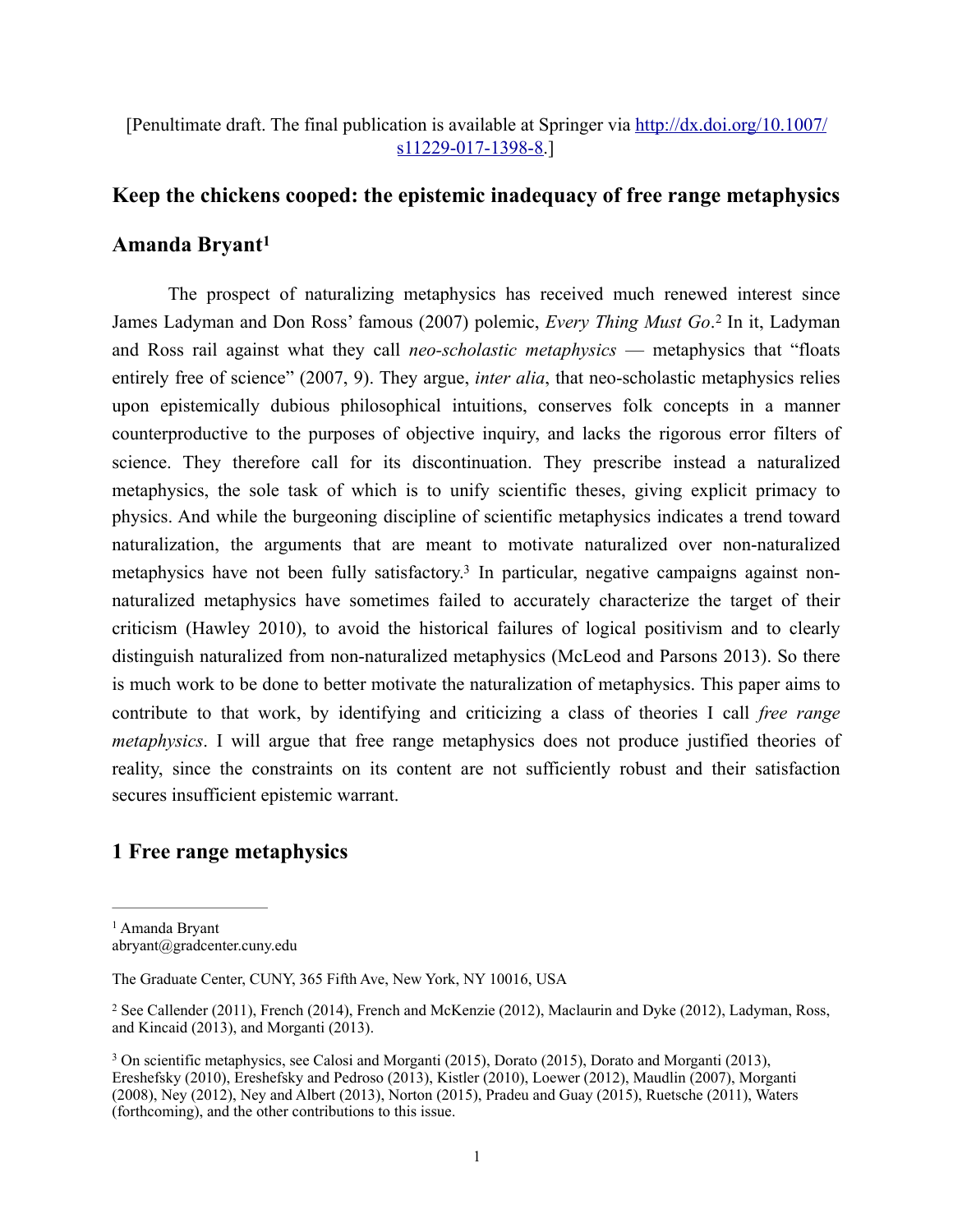It is no easy task to define metaphysics. Metaphysicians conceive of their discipline in a variety of different ways. Karen Bennett surveys some of them:

They say that metaphysics is the study of 'being *qua* being' (Aristotle, *Metaphysics* book IV). They say that it is the attempt to 'get behind all appearances and describe things as they really are' (van Inwagen 1998, 11), and that it is the study of 'what the world is like… as opposed to… how we think and talk about the world' (Sider 2008, 1 and note 1). They say that metaphysics is 'inquiry into the most basic and general features of reality and our place in it' (Kim and Sosa 1999, ix). They say that it is the study of 'the fundamental structure of reality' (Sider 2011, 1). And they say that is 'about what grounds what. It is about the structure of the world. It is about what is fundamental, and what derives from it' (Schaffer 2009, 379). (2016, 28-29)

But most of the standard conceptions fail in one way or another. According to Bennett, a definition of metaphysics should do three things. It should: 1) somewhat distinguish metaphysics from science, 2) give metaphysics a subject-matter even if there is no fundamental level, and 3) reflect the actual practices of metaphysicians (2016, 29-30). Bennett argues that definitions according to which metaphysics attempts to "'get behind the appearances' and study 'what the world is like'" fail to accomplish 1) (2016, 29). The view that metaphysics studies the fundamental nature or structure of reality fails to accomplish 1), 2), and 3) (2016, 29-30). Finally, the Aristotelean conception of metaphysics as the study of being *qua* being fails to accomplish 3), since metaphysicians investigate other categories and particular phenomena (2016, 31).

 I agree with Bennett, but suggest a revision of the second criterion. In my view, the problem with definitions according to which metaphysics studies fundamentalia is not that they rob the discipline of a subject-matter if there are no fundamentalia, but that they beg the question against legitimately metaphysical views according to which there are no fundamentalia. So the second criterion should require that we do not beg the question in that manner. In addition to ruling out the study-of-the-fundamental definition, this revised criterion would rule out definitions claiming metaphysics to be the study of objective reality, which beg the question againstidealist metaphysics.<sup>[4](#page-1-0)</sup> At any rate, some of the standard definitions of metaphysics fail to do what we would like them to.

<span id="page-1-1"></span>These problems are reflective of the more general difficulty of delineating disciplines in a principled manner. Because of that difficulty, I can only gesture toward the sort of thing metaphysics does. Metaphysics describes aspects of reality at a relatively high level of abstraction. In Craig Callender's words, metaphysics makes claims about the world "more abstract and distantly related to experiment than… science" (2011, 47). Specifically, it concerns

<span id="page-1-0"></span><sup>&</sup>lt;sup>[4](#page-1-1)</sup> I thank Jesse Prinz for this last point.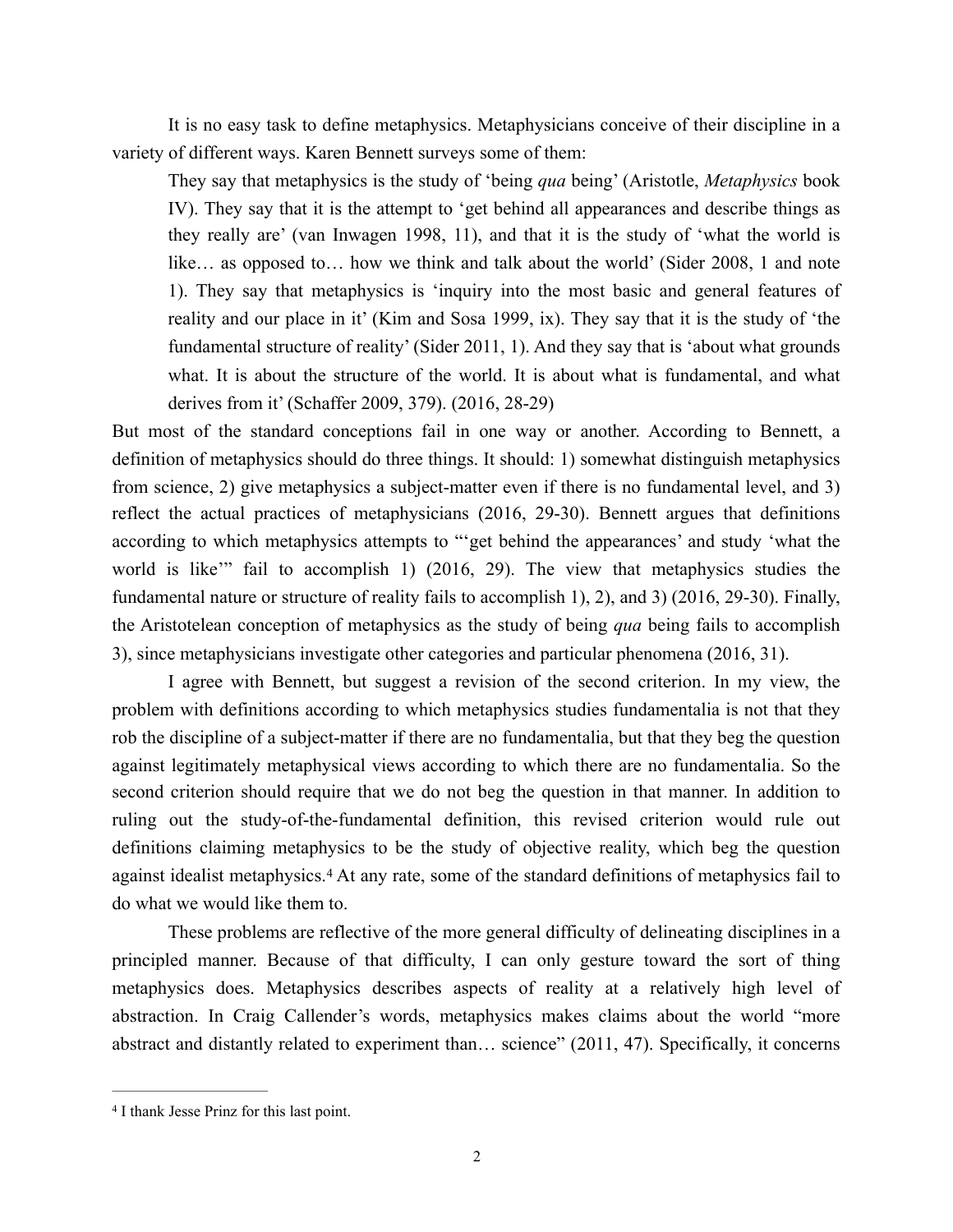what exists (ontology), the nature of the existents, the relations that obtain among them, as well as the nature of the properties and relations. For instance, it asks whether numbers, minds, substances, mereological sums, and universals exist. It asks about the nature of causation, the conditions for object identity and persistence, and so on. The only definition I will give is an ostensive one — *metaphysics* is whatever it is that we do in metaphysics anthologies, journal articles, and classrooms.

*Free range* metaphysics is metaphysics that science has only a nominal role in constraining. Academic metaphysics that floats entirely free of science does not really exist, since most educated people have undergone at least some basic level of science education, which contributes to the background of belief against which they form metaphysical judgments. But in free range metaphysics, science plays a minimal role. In the construction of free range metaphysical theories, the institutional products of science — data, theories, books and journal articles — are not directly or explicitly appealed to. That is, free range metaphysics does not directly engage with science. Instead, it is constrained primarily by logical demands, such as the demand for consistency, aesthetic demands, such as the demand for simplicity, and psychological demands, such as the demands for intuitive plausibility and explanatory power. I call these theories 'free range' because the minimal constraints on their content permit the theories to go more or less where they will. That is, any number of metaphysical theories could satisfy the constraints. I will argue that, while free range might be good in the case of chickens, it isn't in the case of metaphysics — at least not from an epistemic standpoint.<sup>5</sup>

<span id="page-2-1"></span> Free range metaphysics is pervasive. Open a metaphysics anthology and you may find some scientifically-informed discussions of time, causation, natural laws, and so forth. But you will certainly find a number of discussions of personal and numerical identity, possible worlds, properties, substances, universals and other abstract entities, conducted without explicit appeal to

<span id="page-2-0"></span><sup>&</sup>lt;sup>[5](#page-2-1)</sup> An anonymous reviewer brings to my attention a possible comparison between free range metaphysics and pure mathematics. However, I think the two are unlike one another in some important respects. First, while free range metaphysics is not *a priori* (see section 2.4 below), I take pure mathematics to be — not in the naive sense of it being completely independent of experience, but in the sense that it proceeds from the armchair, without being substantially constrained by empirical beliefs or evidence. Second, I take free range metaphysics to make substantive claims about the world; I take pure mathematics not to. However, I don't have the space to defend these contentious claims about mathematics here.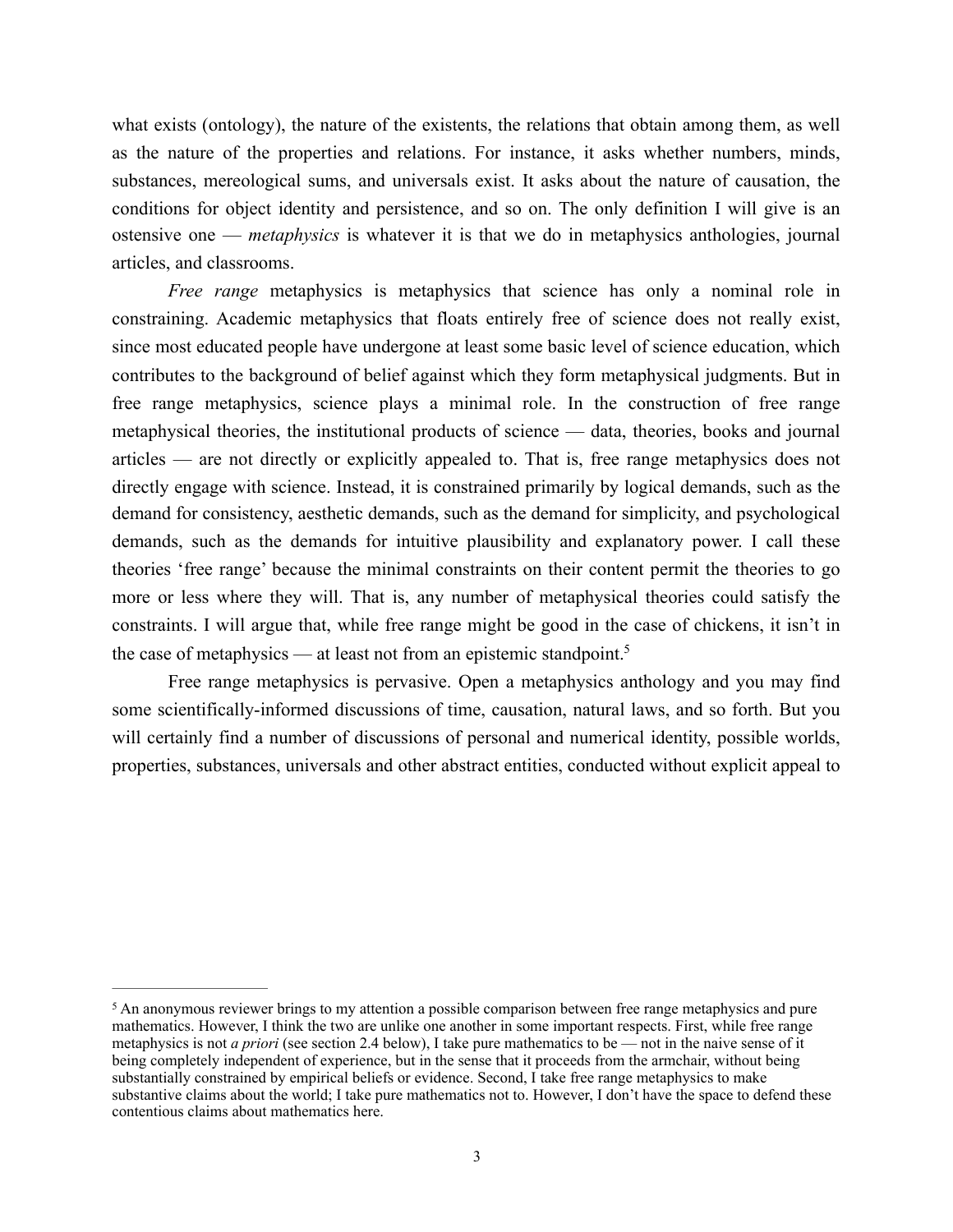<span id="page-3-1"></span>science[.](#page-3-0)<sup>[6](#page-3-0)</sup> These discussions often attempt to formulate the simplest and most explanatorily powerful theories consistent with the participants' intuitions. I will give three examples.

 The first example is Peter van Inwagen's (1981) rejection of the doctrine of arbitrary undetached parts. According to that doctrine, for every material object occupying some spatial region at time *t*, a material object exists at any of the region's occupiable sub-regions at *t* (1981, 191). Van Inwagen argues against the doctrine by *reductio,* showing that in practice it entails violations of the transitivity of identity (1981, 195). So his rejection of the doctrine hinges on certain logical entailments being at odds with a feature of identity we take, on intuitive or conceptual grounds, to be essential to it. In the absence of any explicit appeal to science, this counts as free range metaphysics.

 The second example is Judith Jarvis Thomson's (1998) treatment of the statue and the clay. Thomson proceeds by considering a number of examples, making intuitive observations about them, and accepting or rejecting mereological theses on the basis of those intuitions. For instance, she reports: "Some philosophers… conclude that artifacts cannot undergo replacement of any part, and others that there are no artifacts at all. These [views] strike me as *weird*" (original emphasis, 1998, 153). According to Thomson, a more natural view takes the following intuitive considerations on board:

If you get a new windshield wiper for your car, then in one way, of course, your car is not the same… but it is *it*, the same car, that has changed. I think we had better agree, and thus that we had better reject the Identity Thesis… it seems as plain as day that we do ordinarily think and say that artifacts can and often do undergo replacement of parts. (original emphasis, 1998, 152-3)

She takes these everyday intuitive judgments to be an important source of evidence for or against certain metaphysical theses. She also claims that, in general, "Philosophy should not depart more than it absolutely has to from what we ordinarily think and say" (1998, 153). That is, our

<span id="page-3-0"></span> $6$  I do not mean to suggest that the topic makes a metaphysical theory free range or otherwise. It is, rather, a matter of how the theory is constructed. Granted, there may be some metaphysical topics that belong to free range metaphysics necessarily — topics that science has no bearing on in principle. It would be difficult to know which topics science cannot speak to in principle, since the course of inquiry is unpredictable and since our modal judgments about the capacities of science are not very reliable (see Ladyman and Ross 2007, 16). But we can say, for instance, that the nature of the forms belongs necessarily to free range metaphysics. Still, it remains the case that metaphysical inquiries that investigate topics necessarily alien to science are free range insofar as they proceed independently of science.

The topic of investigation is also important to the extent that it constrains the process of naturalization. Whether there are presently discoverable points of contact between science and some metaphysical theory depends, among other things, on the topic of the metaphysical theory. In particular, it depends on whether the domain of science overlaps with the domain of the metaphysical theory, or whether any scientific evidence is relevant to the metaphysical subject-matter, or whether scientific practices or concepts or heuristics can be usefully applied in our investigations of the metaphysical subject-matter. So the topic of inquiry partly determines whether some metaphysical theory can be naturalized or not. Still, whether it is naturalized or not depends on the actual methods used in its formulation.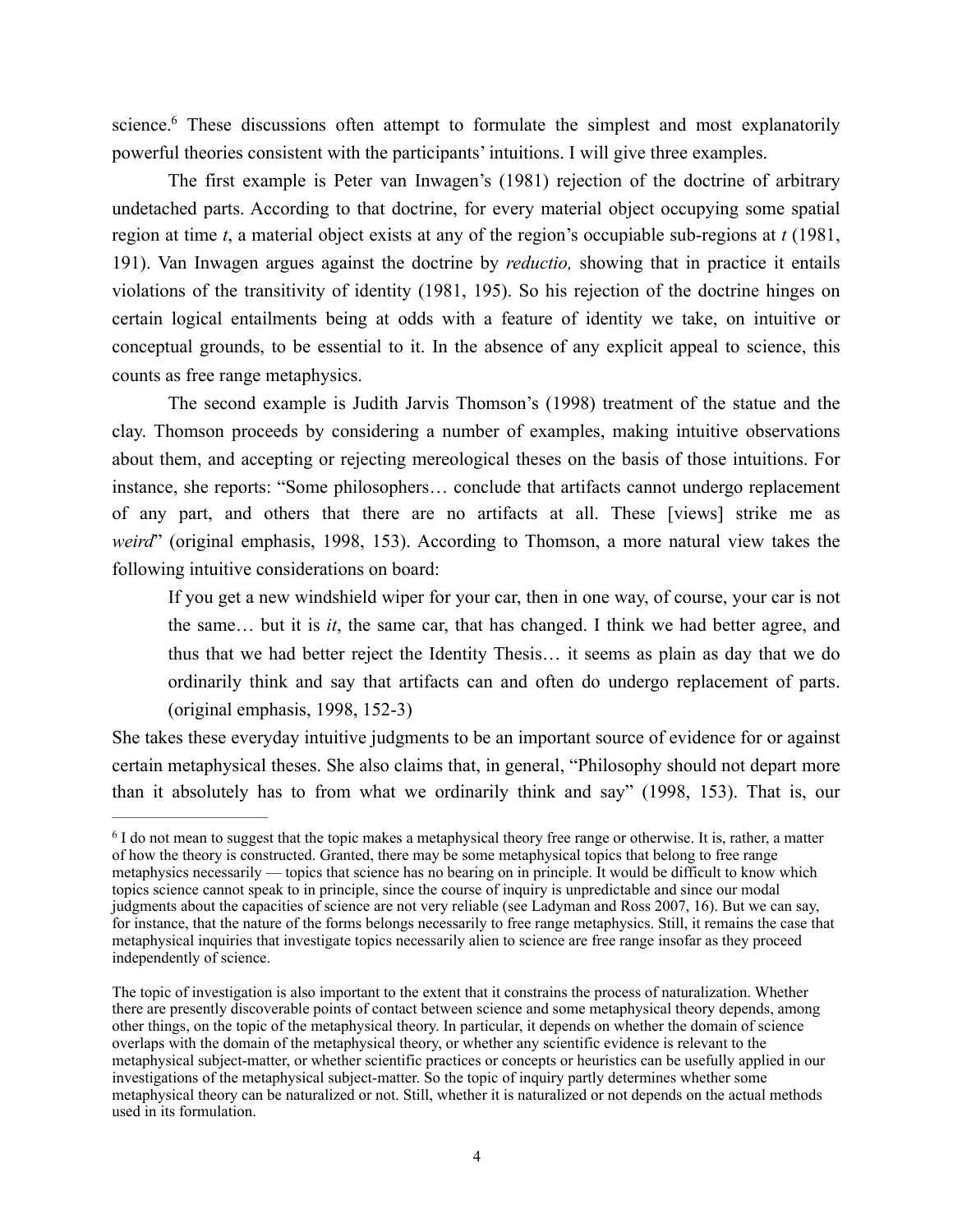argumentative conclusions and broader theories should largely respect our everyday intuitive judgments. To the extent that Thomson's claims are constrained primarily by ordinary intuition and not by science, her (1998) treatment of the statue and the clay is an example of free range metaphysics.

 Lastly, Kit Fine's (2001) treatment of grounding is also a clear example of free range metaphysics. Fine articulates his method for the investigation of grounding as follows:

[There are] two main sources of evidence for making judgements of ground. The first is intuitive. We appear to be in possession of a wealth of intuitions concerning what does or does not ground what… The other main source of evidence is explanatory in character… a system of grounds may be appraised, in much the same way as any other explanatory scheme, on the basis of such considerations as simplicity, breadth, coherence, or noncircularity. Perhaps the most important virtue in this regard is explanatory strength… (2001, 21-2)

The evidential sources that Fine lists above are logical (coherence, non-circularity), aesthetic (simplicity), and psychological (intuitiveness, explanatory strength). Insofar as Fine's methodology places only these logical, aesthetic, and psychological constraints on theoretical content, his (2001) metaphysics of grounding is an example of free range metaphysics. So much for examples.

### **2 Epistemic failures**

 I argue that free range metaphysics is epistemically inadequate for two reasons. First, the constraints on its content are not sufficiently *robust*, where robustness is a function of how much theoretical content the constraint permits into the theory. The more a constraint permits into the theory, the less robust that constraint is. A robust theoretical constraint is like a selective bouncer at a club, who lets in only the few people who meet his strict criteria for inclusion. It is good that he does so, because a club that is too inclusive is not a very good club. Likewise, a theory that permits too much theoretical content is not a very good theory. Lack of robust constraint is problematic if we assume that there is a unique, consistent, and limited set of metaphysical facts that we want our theory to target — limited in the sense that not everything is true. To say that the constraints on free range metaphysics fail to be sufficiently robust is *not* to say that we should reject or eschew those constraints. Some of them may be well-motivated or useful for the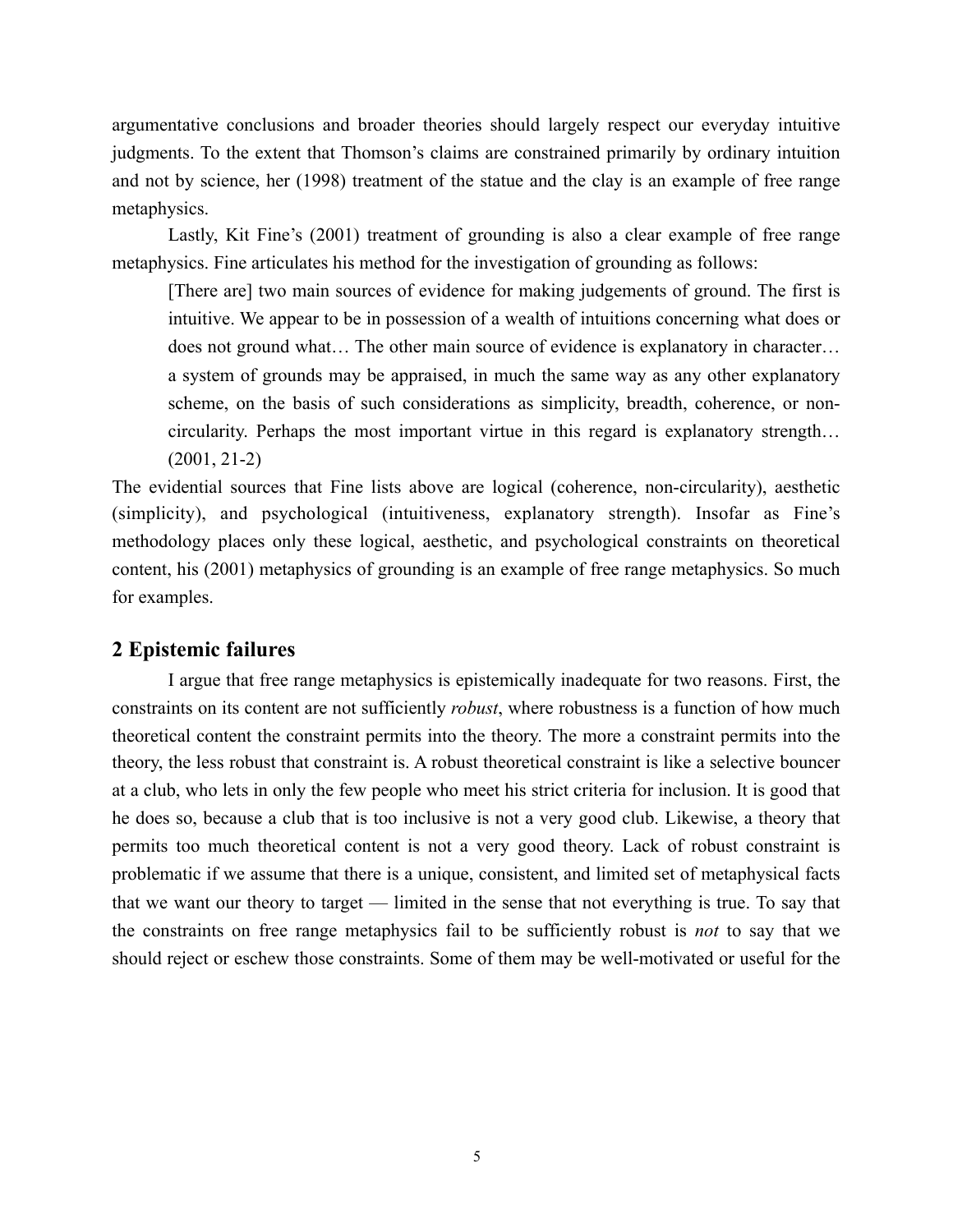<span id="page-5-5"></span><span id="page-5-4"></span>purposes of theory selection[.](#page-5-0) Rather, it is to say that the criteria should not stand alone.<sup>[7](#page-5-0)</sup> Second, satisfying these constraints secures little epistemic warrant, because they permit into the theory bothdemonstrable falsehoods and claims that we have little reason to accept.<sup>[8](#page-5-1)</sup> I will demonstrate both of these points by examining the constraints in turn.

#### **2.1 Consistency**

<span id="page-5-6"></span> The consistency constraint on theoretical content requires that none of a theory's theses contradict one another. A natural rationale for such a constraint is that inconsistency indicates falsity[.](#page-5-2)<sup>[9](#page-5-2)</sup> While the examples above do not explicitly involve a consistency constraint, the constraint is usually implicit and almost always present. The consistency constraint is highly permissive. That is because, for any proposition *p*, the set of propositions consistent with it is infinitely large. The demonstration is simple — just add disjuncts to *p*: *p* or *q*, *p* or *r*, *p* or *s*, and so on to infinity. One could equally well add conjuncts, just in case the conjunct neither *is* nor *implies*  $\neg p$ . Further, the consistency requirement does not constrain which theses we initially countenance. It offers no guidance regarding what goes into the theory in the first place; once we have accepted some theoretical claims, it rules out only the theses that strictly contradict them. So the consistency constraint fails to be robust.

<span id="page-5-7"></span> Moreover, satisfying the constraint also fails to secure epistemic warrant, because it permits into the theory demonstrable falsehoods and theses we have no reason to accept. For instance, I might have a theory according to which the world contains a single apple and nothing  $e$ lse.<sup>10</sup>The apple theory is internally consistent, since it contains just one self-consistent thesis.

<span id="page-5-0"></span><sup>&</sup>lt;sup>[7](#page-5-4)</sup> Karen Bennett (2009) argues that, in certain cases, the criteria do not much help with theory selection. She shows that in some metaphysical debates "there are *few* grounds for choosing" between rival theories, because measures of simplicity trade off against one another and because the problems that arise for one arise for the other in one form or another (2009, 73). In those cases, she claims, we have "little justification" for believing either view (2009, 42). Her claim is localized to the particular metaphysical debates she takes pains to describe. My claim here is broader. Moreover, my argument focuses not on trade-offs of simplicity or pervasive problems, but on the *weakness* of the theoretical constraints on free range metaphysics.

<span id="page-5-1"></span>Compare Uriah Kriegel (2013). Kriegel argues that in revisionary metaphysics, what we take to be theoretical [8](#page-5-5) virtues (including, *inter alia*, simplicity and intuitiveness) fail to be truth-conducive. By contrast, my present concern is not with truth-conduciveness, but rather, with the aptness of such virtues (or constraints, in my terminology) to robustly constrain theoretical content and secure epistemic warrant.

<span id="page-5-2"></span><sup>&</sup>lt;sup>[9](#page-5-6)</sup> I thank an anonymous reviewer for pointing this out.

<span id="page-5-3"></span> $10$ Note that the apple theory, while it is a metaphysical theory of sorts, isn't a serious metaphysical theory. It is not meant to be reflective of actual metaphysical practice. Actual metaphysical theories are subject to further constraints. So the example does not commit me to any assumptions about the methods or aims of metaphysics. Rather, it is an example of a theory that we explicitly hold accountable only to the consistency constraint, which allows us to isolate and evaluate that constraint.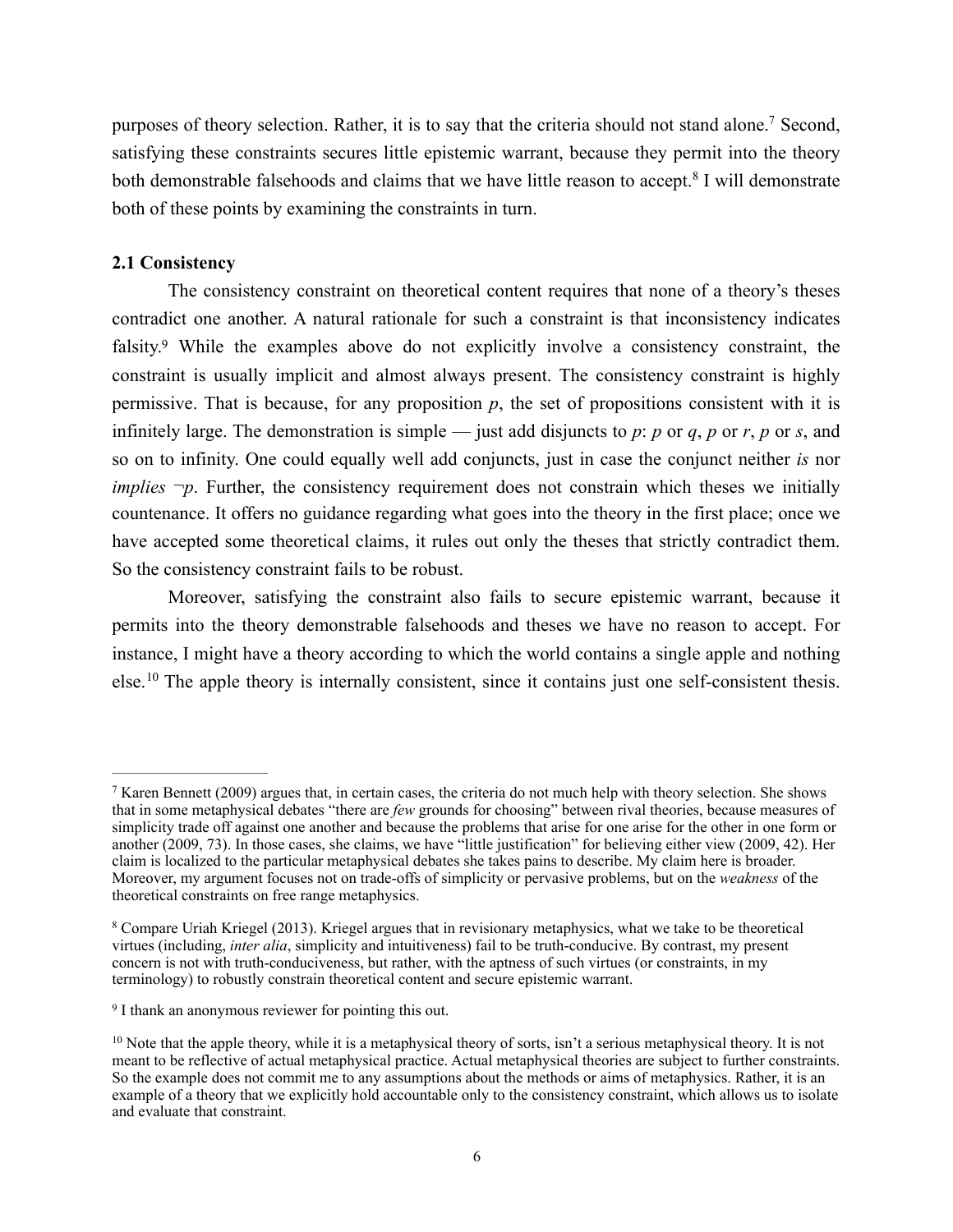<span id="page-6-1"></span>But it is demonstrably false — look around! — and I have no reason to accept it.<sup>[11](#page-6-0)</sup> Such examples come easily and they show how weakly the demand for consistency constrains theorizing.

#### **2.2 Simplicity**

 Aesthetic norms favouring simplicity are *prima facie* a good deal more robust than the consistency constraint. While these norms are not as ubiquitous as the consistency constraint, they are also frequently assumed. Where they operate — in Fine's (2001) method, for instance they palpably constrain theorizing. For instance, Ockham's Razor precludes theoretical claims that posit entities beyond necessity. However, as William Wimsatt points out, the necessity clause of Ockham's Razor is open to interpretation, so much so that "With the right standards, one could remain an Ockhamite while recognizing a world which has the rich multi-layered and interdependent ontology of the tropical rain forest" (1994, 1). For instance, one could construe the necessity clause in terms of explanatory necessity. On that construal, a posit would be necessary if it filled some explanatory gap. An abundant number of theses, positing an abundant roster of entities, might provide us with the resources to meet that explanatory need — say, by allowing us to explain reference (see Eklund 2006 on neo-Fregeanism) or intentionality (see Priest 2014 on Meinongianism). Now, there are lots of metrics of simplicity (see Kriegel 2013). And, as Bennett points out, gains on one metric of simplicity can result in losses on other metrics, so that "we are just riding a see-saw—fewer objects, more properties; more objects, fewer properties" (2009, 65). All this goes to show that demands for simplicity leave a good deal of wiggle room. The Ockhamite claims we should have good reasons for positing things, but there can be all sorts of good reasons, and some reasons permit all sorts of posits and accompanying theses. So Ockham's Razor and other norms favouring simplicity fail to be robust on certain interpretations.

 Regardless of how one interprets such norms, their satisfaction still fails to secure epistemic warrant. The theory I mentioned above, according to which the world is populated only by a single apple, is simple in the sense that its ontology is sparse. But as I noted above, it is demonstrably false and I have no reason to accept it. Note also that the theory is both consistent and simple, so adding the two constraints together did not remedy the lack of robustness or epistemic warrant.

#### **2.3 Intuitive plausibility**

<span id="page-6-0"></span><sup>&</sup>lt;sup>[11](#page-6-1)</sup> Of course, the success of the demonstration hinges on our accepting the evidence of our senses. I assume that we should.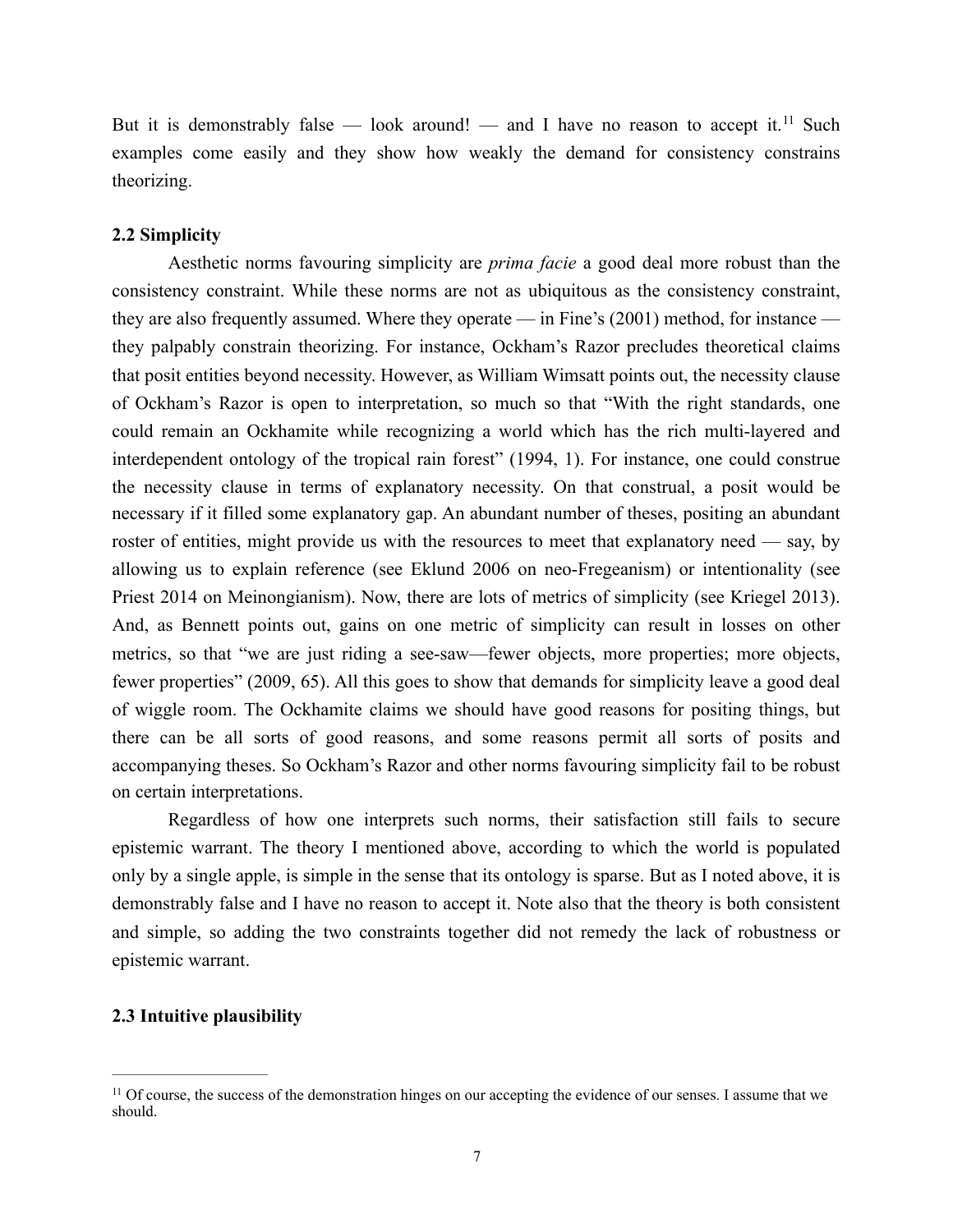<span id="page-7-4"></span><span id="page-7-3"></span>I will construe *intuitions* as immediate, non-inferential judgments (see Devitt 2015)*.* [12](#page-7-0) However*,* I discount immediate perceptual judgments as intuitions. Intuitions in this sense are often used to constrain the content of metaphysical theories[.](#page-7-1)<sup>[13](#page-7-1)</sup> The sorts of intuitions that typically pertain to our metaphysical theories are *philosophical intuitions —* by which I just mean intuitions about matters philosophical, without any commitment to their being a distinct or *sui generis* kind of intuition. More specifically, they are *metaphysical intuitions*, which I take to be a species of philosophical intuition about the world and its workings.

In the context of free range metaphysics, the intuition constraint is more robust than the previous constraints, because metaphysical intuitions suggest a fairly particular conception of the world and its workings, so that one dismisses as strange a good many theses. Moreover, with the intuition constraint comes a requirement for adequacy to common sense and everyday observational facts. As a result, it rules out crank theories like the apple theory. However, it is not clear how much guidance my metaphysical intuitions really offer: while it seems to me that the world contains more than a single apple, my intuitions about, say, Swampman are less clearcut. Moreover, intuitive plausibility may not really be so robust a constraint, considering that philosophical intuitions more broadly can be pushed around in various ways. Some empirical evidence suggests that philosophical intuitions vary in accordance with: our theories (Machery and Stich 2012); our cultural background, socioeconomic status, and educational background (Machery, Mallon, Nichols and Stich 2004; Nichols, Stich, and Weinberg 2003; Weinberg, Nichols & Stich 2001); and with other non-truth-tracking factors, like the wording and context of survey questions (Andow 2016; Sinnott-Armstrong 2008; Petrinovich and O'Neill 1996), the order of presentation of cases (Schwitzgebel and Cushman 2012; Swain, Alexander, and Weinberg 2008; Weinberg, Gonnerman, Buckner, and Alexander 2010; Wiegmann, Okan, and Nagel 2012), and emotional affect (Nichols and Knobe 2007), including disgust (Wheatley and Haidt 2005).[14](#page-7-2)

<span id="page-7-5"></span>But more pressing than the question of how much guidance my philosophical intuitions offer, is the question of why I should take them as a guide in the first place. When considering the epistemic status of philosophical intuitions, we should consider their source. But since philosophical intuitions are heterogeneous and include intuitions about moral, modal, logical, and linguistic matters, among others, there are potentially many sources. Alvin Goldman (2007) suggests that philosophical intuitions have their source in personal concepts. Timothy

<span id="page-7-0"></span> $12$ There is, of course, a whole literature on intuition (see Chudnoff 2014 for an overview). At this juncture, I don't mean to commit to any view of what intuitions are or what the term means — I'm just stipulating.

<span id="page-7-1"></span> $13$  Dorr (2010) claims that intuition-talk by metaphysicians is a kind of humble rhetoric that signals assumptions, rather than being evidential. See Eklund (2013) and Maclaurin and Dyke (2012) for replies.

<span id="page-7-2"></span> $14$  See Devitt (2012) for a critical response to some of this work.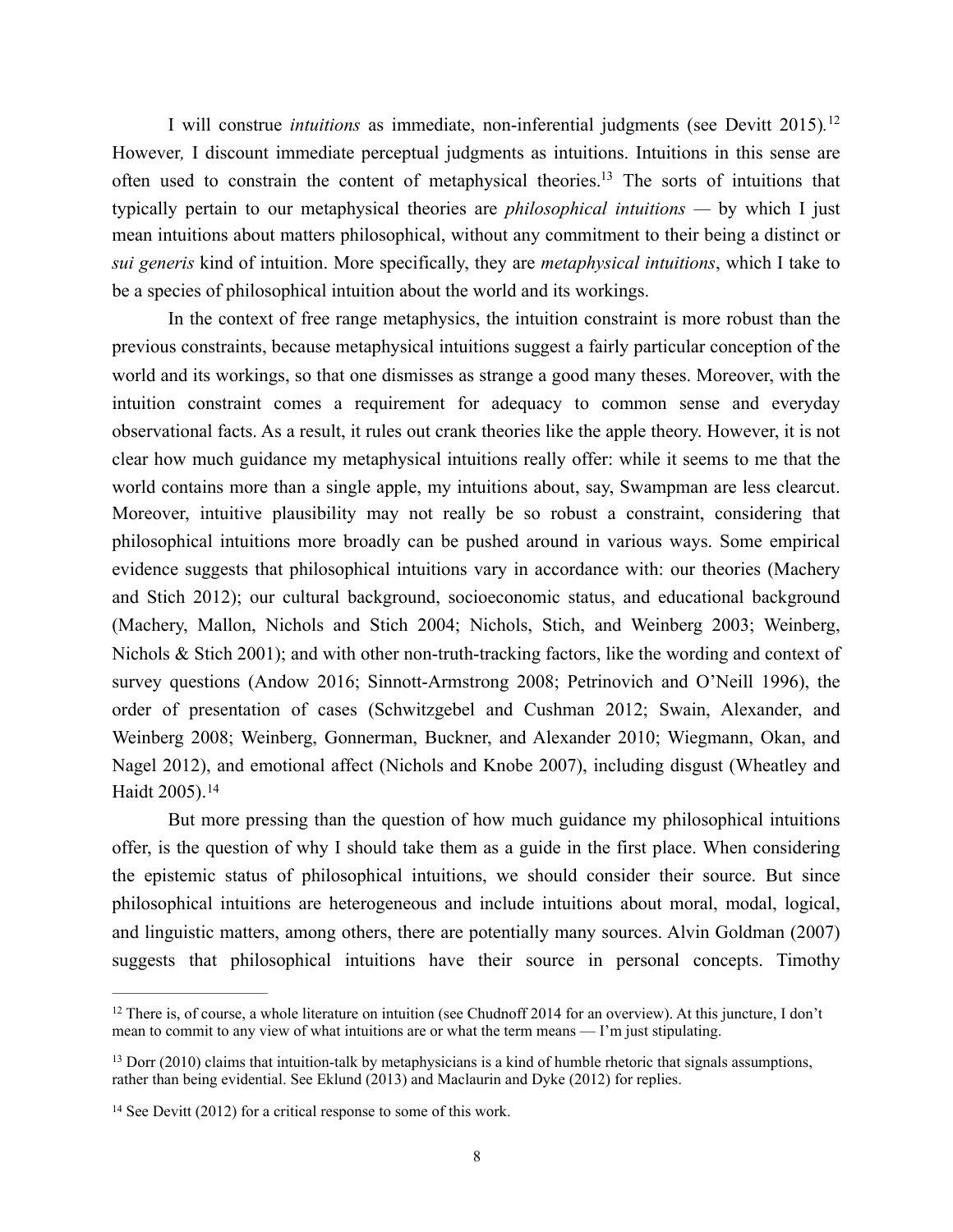Williamson (2007) claims that the source of *modal* judgment is a background of experience and an accompanying folk physics, together with a capacity for ordinary counterfactual reasoning. Some of the experimental results surveyed above suggest that some philosophical intuitions are partly the product of cultural learning. Shaun Nichols and Josh Knobe (2007) also suggest a number of possible psychological sources of moral intuition, including "the distorting effects of emotion and motivation", an "underlying system for making responsibility judgments", and "an encapsulated module" (2007, 678-679). Similar models could explain metaphysical intuition in particular*,* though metaphysical intuitions are probably less vulnerable to emotional affect. So, at the minimum, metaphysical intuitions could have some or all of the following sources: concepts, experience, counterfactual reason, cultural learning (including folk theory), emotion and motivation, and an underlying system or module for making metaphysical judgments.

<span id="page-8-1"></span>From an evolutionary perspective, it is doubtful that we have an underlying system or module responsible for truth-tracking metaphysical intuitions about the deep underlying structure of reality, since such intuitions would have been neither necessary nor beneficial for the purposes ofsurvival and reproduction (see Ladyman and Ross  $2007$ , 2).<sup>[15](#page-8-0)</sup> As for the other potential sources, it is not clear why any of them should be considered evidential with regard to the deep structural truths of reality. For the most part, personal concepts, cultural learning, emotion, and personal motivation are not relevant to metaphysical truth. These sociological and psychological forms of evidence fail to speak to most metaphysical questions, *qua* questions about *the world*. As for ordinary experience and counterfactual reason, while it is in general a reliable source of evidence, it does not speak to many deep metaphysical questions. My ordinary experience is of macroscopic objects like tables and cats; it tells me very little, if anything, about the underlying nature of the world. In sum: metaphysical intuitions have a variety of potential psychological sources, but none of the ones I have considered would make them good sources of evidence about traditional metaphysical questions.

Moreover, as Ladyman and Ross (2007) point out, metaphysical intuitions have a poor track record when it comes to acquainting us with metaphysical truths. While our metaphysical intuitions are perfectly adequate for the purposes of our everyday activities, science tends not to vindicate them. Ladyman and Ross point out, "science, especially physics, has shown us that the universe is very strange to our inherited conception of what it is like" (2007, 10). For instance, prior to various scientific and mathematical developments, "metaphysicians confidently

<span id="page-8-0"></span><sup>&</sup>lt;sup>15</sup>One might object: it is not clear that there is a dedicated module for scientific intuition, either — a module that would have been beneficial for individual survival and reproduction. I thank an anonymous reviewer for the objection. I agree that there is not obviously a *sui generis* module for scientific intuition. But scientific theories do not rest on some scientific analog of metaphysical intuition. While some metaphysical speculation rests on metaphysical intuition, scientific theory typically does not bottom out in scientific intuition. Rather, it rests on evidence that we gather using capacities that we *do* have evolved neural systems for: perceptual systems, systems that enable action and intervention, and so forth.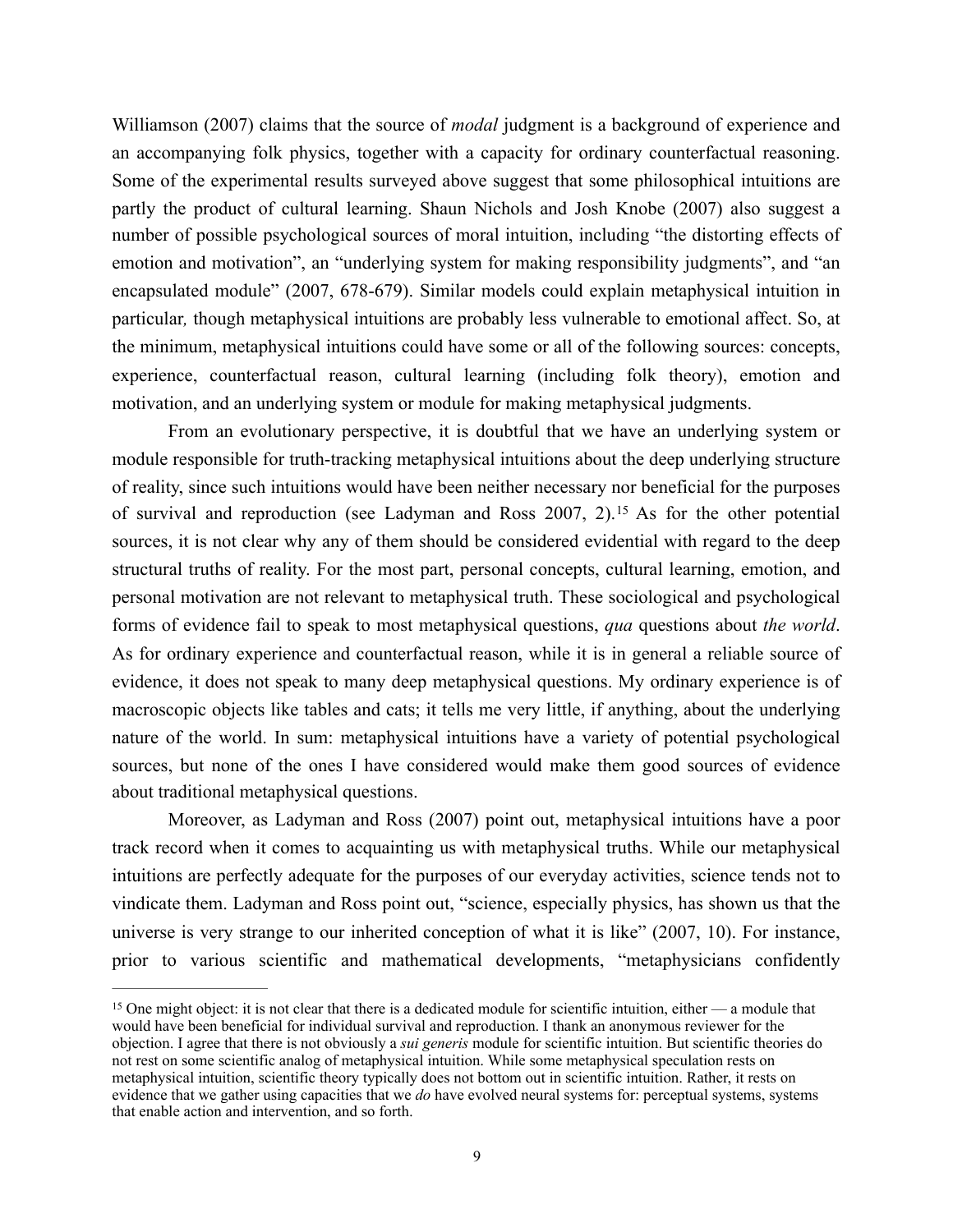pronounced that non-Euclidean geometry is impossible as a model of physical space, that it is impossible that there not be deterministic causation, that non-absolute time is impossible, and so on" (2007, 16). Ladyman and Ross don't specify which metaphysicians they have in mind. Kant's defence of the necessity of Euclidean geometry springs immediately to mine. But the curvature of spacetime, the possibility of indeterministic causation, and the framework-relativity of the present moment were all scientific *revelations* — they overturned aspects of our inherited view of the world. Suppose that those aspects rested primarily on metaphysical intuition. This is debatable, but let's suppose it for the moment. If so, then Ladyman and Ross' argument does not cut against what I have called free range metaphysics in particular, but against metaphysical intuition more broadly, as well as the forms of inquiry that depend on it (including free range metaphysics). The point is, then, that the world has proven to be counterintuitive. If so, then metaphysical intuitions should not be considered evidential.<sup>[16](#page-9-0)</sup>

<span id="page-9-5"></span><span id="page-9-4"></span><span id="page-9-3"></span>Still supposing that the scientific revelations that Ladyman and Ross cite overturned aspects of our worldview supported primarily by metaphysical intuition, one might object: that just shows the fallibility of our metaphysical intuitions[.](#page-9-1)<sup>[17](#page-9-1)</sup> But science and scientific evidence are similarly fallible, as the history of science shows[.](#page-9-2)<sup>[18](#page-9-2)</sup> Moreover, we shouldn't expect sources of evidence to be infallible. I grant the latter two points. However, I wish to stress that science falsifies metaphysical intuitions not just occasionally, but *regularly*. Here we may discharge our above supposition — even if the examples above don't all cut against metaphysical intuition, there are plenty more that do. Ladyman and Ross, citing Lewis Wolpert, give a number of further examples, including that "[m]ost people… are astounded to be told that there are more molecules in a glass of water than there are glasses of water in the oceans" (2007, 11). Andrew Shtulman and Kelsey Harrington (2016) identify a number of common sense metaphysical intuitions that must be unlearned during the process of science learning, including that "heat is… an immaterial substance that flows in and out of objects", "evolution is… a process that guarantees organisms the traits they need in order to survive", and "objects… move only if imparted an internal force, or impetus, and will remain in motion until that impetus dissipates" (2016, 119). Shtulman and Harrington also mention some scientific theses that overturn our metaphysical intuitions, including that air is composed of matter and that humans have evolved from sea-faring creatures (2016, 121). There are abundantly many examples of science frustrating metaphysical intuitions. We might even think this feature is built into science, since the extent to which science correctly makes *surprising* predictions is taken to be a measure of its success. The point is that, with

<span id="page-9-0"></span> $<sup>16</sup>$  $<sup>16</sup>$  $<sup>16</sup>$  For further arguments against the evidential value of metaphysical intuitions, see Kriegel (2013).</sup>

<span id="page-9-1"></span>For this point, I thank an audience member at my presentation of this work at the *Canadian Philosophical* [17](#page-9-4) *Association Annual Congress* on May 31, 2015 in Ottawa.

<span id="page-9-2"></span> $18$  I thank an anonymous reviewer for raising this point.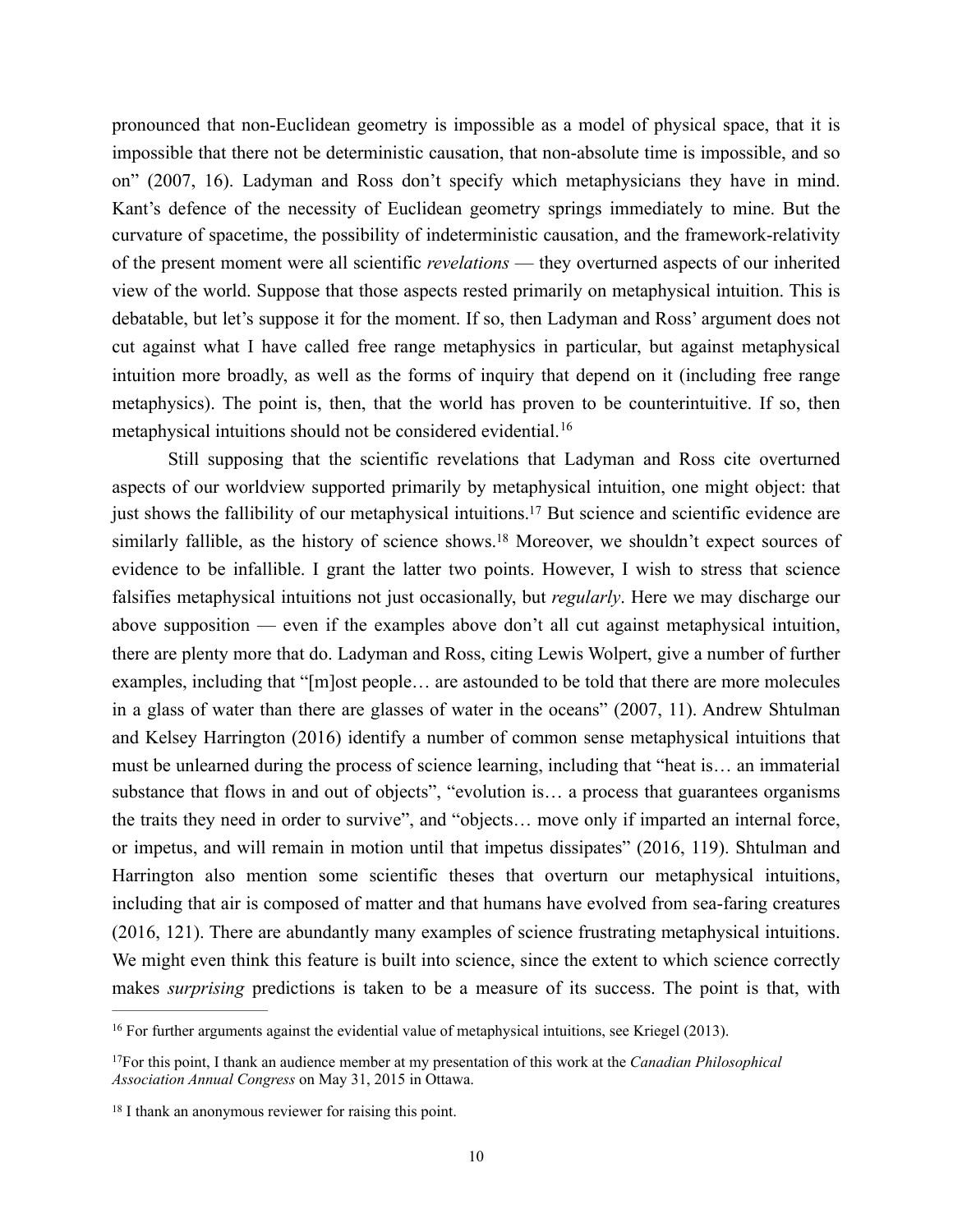respect to metaphysical truth, metaphysical intuitions continually fail us, so we should think they are systematically unreliable. From their systematic unreliability, we should draw the following conclusion and take its methodological implications to heart: we are just not very good at intuiting the nature of the world. Metaphysical intuitions simply do not earn their keep. To the extent that we should not trust unreliable sources of evidence, and absent some grounds for thinking that we're improving in this respect, we should assign metaphysical intuitions no great evidential role.<sup>19</sup>

#### <span id="page-10-3"></span>**2.4 Explanatory power**

<span id="page-10-4"></span> Some metaphysicians, like Fine (2001), appeal to explanatory power as a criterion for the evaluation of metaphysical theses. In the sciences, explanatory power can be an important indicator of the credibility of a hypothesis (for examples, see Kitcher 1981). As Ladyman and Ross point out, "[s]ome metaphysicians have realized that they can imitate science by treating their kind of inquiry as the search for explanations too, albeit in a different domain" (2007, 17).[20](#page-10-1) Many metaphysical theses are produced by abduction and so are meant to explain certain evidence. For instance, the claim that there are non-existent objects is meant to explain how we can have intentional attitudes toward Sherlock Holmes and square circles (see Crane 2013 and Priest 2014). In this section of the paper, I will argue that, in the context of free range metaphysics, the explanatory power constraint is both permissive and insufficient to secure epistemic warrant. Recall, however, that I don't take that conclusion to show that we should abandon the constraint.

<span id="page-10-5"></span>*Prima facie*, very many things can putatively explain a set of evidence[.](#page-10-2)<sup>[21](#page-10-2)</sup> For instance, the evil demon hypothesis putatively explains my phenomenal states. The hypothesis suggests that for each of my phenomenal states, I have it because the demon wills it so. But the evil demon hypothesis may fail to be an explanation, or a *powerful* explanation. So we have to consider what qualifies as an explanation — as a metaphysical explanation, in particular — and by virtue of what one of them is powerful or not. These are loaded questions, too grand to settle here, for which there may not be a single answer (see Colombo 2016). So let me remain neutral on the

<span id="page-10-0"></span><sup>&</sup>lt;sup>19</sup>Note that this argument is not probabilistic. It makes no claim about the probability of current or future metaphysical intuitions turning out to be false. It simply denounces a form of evidence on the basis of its systematic unreliability. So the base rate fallacy does not threaten here.

<span id="page-10-1"></span> $20$  See Ladyman (2012) for a comparison of the role of explanation in metaphysics and in science.

<span id="page-10-2"></span> $21$  I say 'putatively explain' in case the reader thinks explanations must be factive. If they must be factive, then there is an epistemic problem with regard to the conditions under which we can know something to be an explanation. But at any rate, what we care about is *putative* explanations, since it will be those that constrain our theories. We will permit into the theory what we take to be explanatory.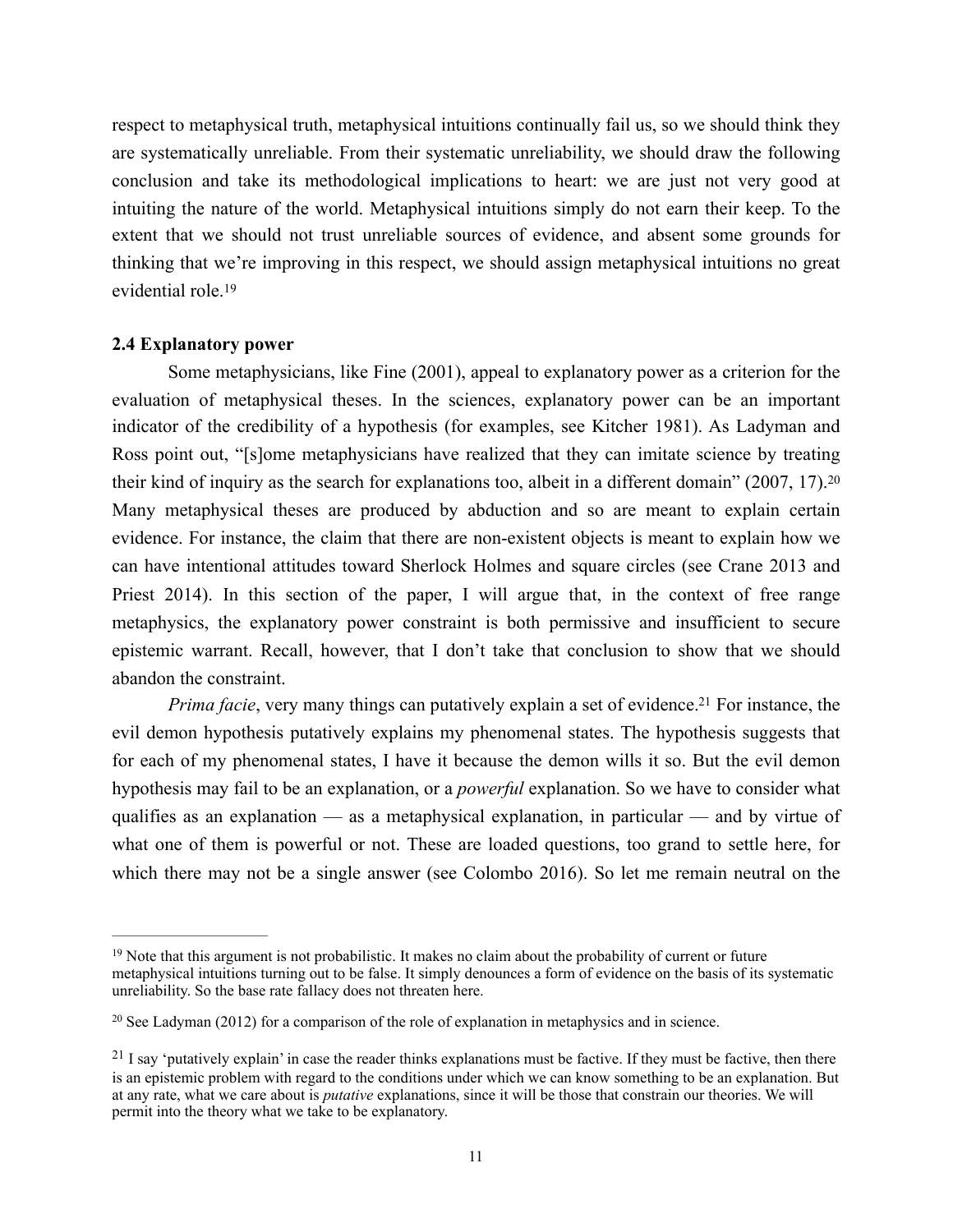precise account of explanation and instead consider some well-known candidate measures of explanatory power.

 Peter Lipton (2004) suggests that the power of an explanation can be gauged in terms of i) the extent to which it renders the explanandum intelligible, or ii) its likeliness given the evidence. He calls these, respectively, the *loveliness* and *likeliness* of the explanation (2004, 59). Let's consider loveliness first. According to Lipton, the loveliest explanations "provide the most understanding" (2004, 59). But this needs spelling out. How does an explanation facilitate intelligibility or understanding? Among other things, it could be a matter of providing a relevant causal story (Salmon 1984) or of unifying knowledge (Kitcher 1981, 1989)[.](#page-11-0)<sup>[22](#page-11-0)</sup> In the sections below, I will consider both options. Either way, we want to know how robust the constraint is. So we need to consider how the constraint operates. I will find that on both the causal and the unificationist accounts, the explanatory power constraint operates against a background of empirical belief. The free range metaphysician may argue that the empirical background helps to robustly constrain and support her theories. However, I will show why that is not so.

<span id="page-11-1"></span> Suppose first that explaining is a matter of providing a relevant causal story. For any given explanandum, I can tell all sorts of relevant causal stories. For instance, for each of my phenomenal contents, I can explain that content by saying the evil demon caused it, or that God did, or gremlins, or whatever. Any number of relevant putative causes could explain my phenomenal experience. So for a causal story to give us a *good* or *powerful* explanation, it should be *plausible given what we know*. Given what we know, the evil demon hypothesis and its kin are not plausible causal stories. They are certainly logically possible and consistent with the available empirical evidence, but our evidence does not support them. We have a good deal of knowledge about the world, and our knowledge of the world provides us with little, if any, evidence from reliable sources of supernatural creatures such as evil demons. Of course, this line doesn't defeat the skeptic, but it is a common sense response that one might find attractive. At any rate, notice that the *given what we know* clause brings into the picture a background of empirical belief. So on this interpretation, our loveliness criterion is empirical, and the empirically-informed background of belief may be said to constrain the causal stories we countenance.

 Moreover, it's not *just* this causal interpretation that builds in a background of empirical belief. Suppose it's *the unification of knowledge* that facilitates understanding and thereby makes an explanation lovely. If so, an explanation facilitates understanding by fitting into our systematic picture of the world. Now, in Kitcher's unificationist view, the 'systematic picture' is the set of sentences currently accepted by a scientific community (1981, 512  $&$  519). If we

<span id="page-11-0"></span><sup>&</sup>lt;sup>22</sup>While Salmon and Kitcher account for scientific explanation, the central thrust of their views might help us flesh out how metaphysical explanation can be lovely in Lipton's sense.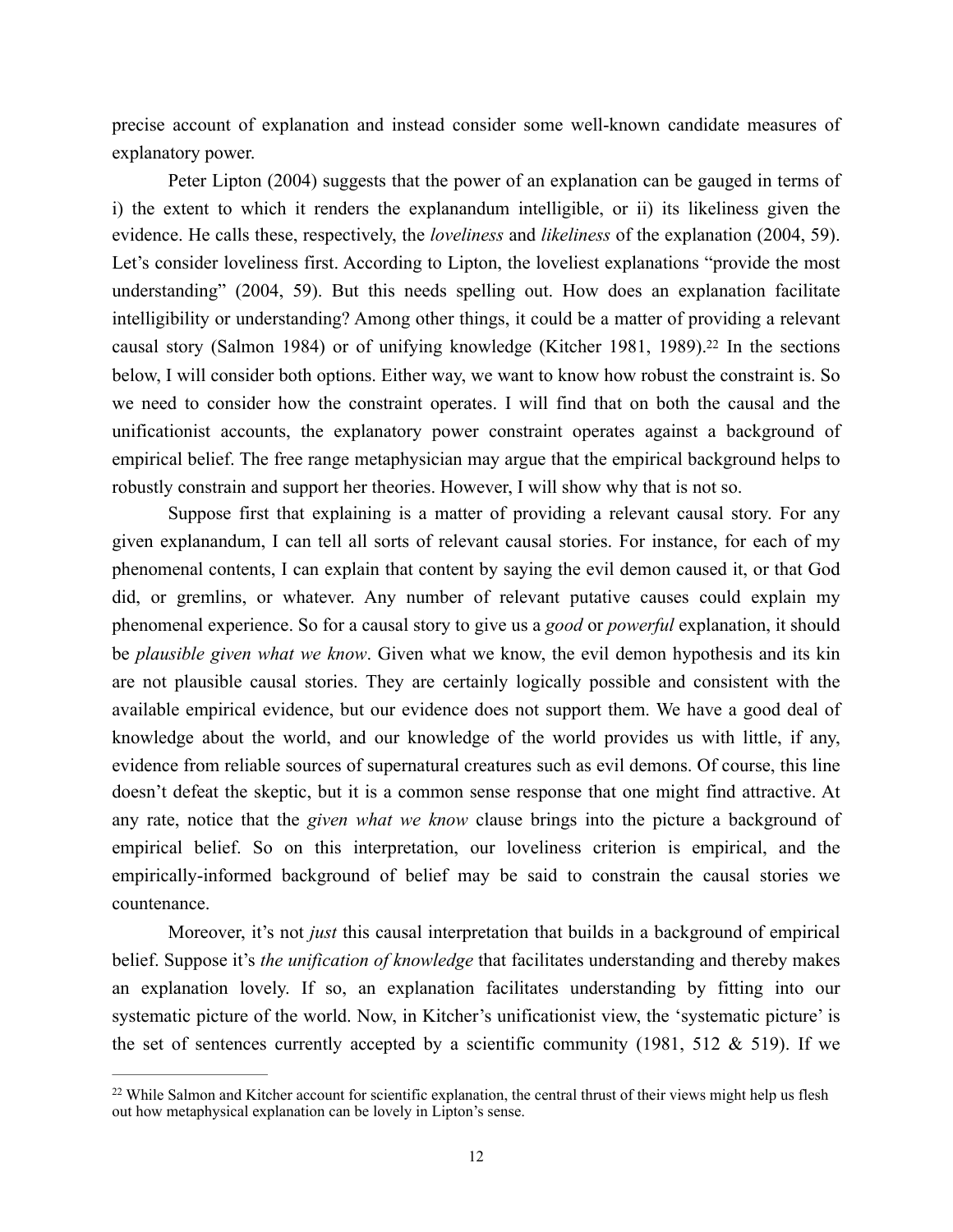follow Kitcher on this matter, then the explanatory power criterion becomes a scientific constraint, not a free range one (recall that the constraints on free range metaphysics by definition exclude scientific constraints). However, one could have a unificationist theory of explanation that does not build in science. One could hold a view according to which something is explanatory relative to a set of folk beliefs held by an individual or shared by a community. Since our folk picture of the world is based largely on our empirical observations, this way of cashing out the explanatory power constraint makes it inherently empirical, too. So both the causal and the unificationist understandings of loveliness are empirical.

<span id="page-12-1"></span> The same goes for likeliness*.* My judgment that an explanation is likely could be one of twothings: either 1) an intuition or 2) the output of a statistical inference.<sup>[23](#page-12-0)</sup> Either way, empirical information will constrain my judgment. If my judgment is intuitive, my intuition is formed against a background of empirical belief. If my judgment is the output of a statistical inference, then an empirical background of belief helps to determine the priors that will, ideally, figure into my reasoning. So if explanatory power is a function of likeliness, then the explanatory power constraint is also empirical. The upshot of the section so far is this: however we understand explanatory power, the explanatory power constraint is empirical.

 Note that this implies that free range metaphysics, insofar as it is beholden to an explanatory power constraint, is not *a priori*. So, while it may be tempting to use 'a priori metaphysics' as a quick gloss for the sort of metaphysics I am criticizing, that is just not the right joint to carve at. Setting free range metaphysics aside for a moment, we might wonder whether the above paragraph suggests that there is no *a priori* metaphysics whatsoever. It does imply that any form of metaphysics that requires its contents to be explanatorily powerful is not *a priori*. While it is certainly possible for metaphysics to proceed without any explanatory aims imagine some metaphysical theory about an esoteric topic removed from experience that we just aim to make an internally coherent system — I will remain neutral on whether it ever does proceed that way. It would be an interesting research program to examine the explanatory demands on current metaphysical theories.

 The free range metaphysician may feel a glimmer of hope at this juncture. She may feel that, having established that the explanatory power constraint is empirical, she has a foothold to defend her methodology. Surely, she thinks, the background of empirical belief makes the explanatory power constraint robust, since it limits the number of acceptable metaphysical explanations. While the empirical background cannot decisively rule out the truth of evil demon hypotheses, it makes them implausible and therefore precludes her from countenancing them as

<span id="page-12-0"></span><sup>&</sup>lt;sup>23</sup>For this point, I thank an audience member at my talk "No Escape for No Miracles: The No-Miracles Argument and The Base-Rate Fallacy" at the *Canadian Society for the History and Philosophy of Science Annual Meeting* on May 28, 2016 in Calgary.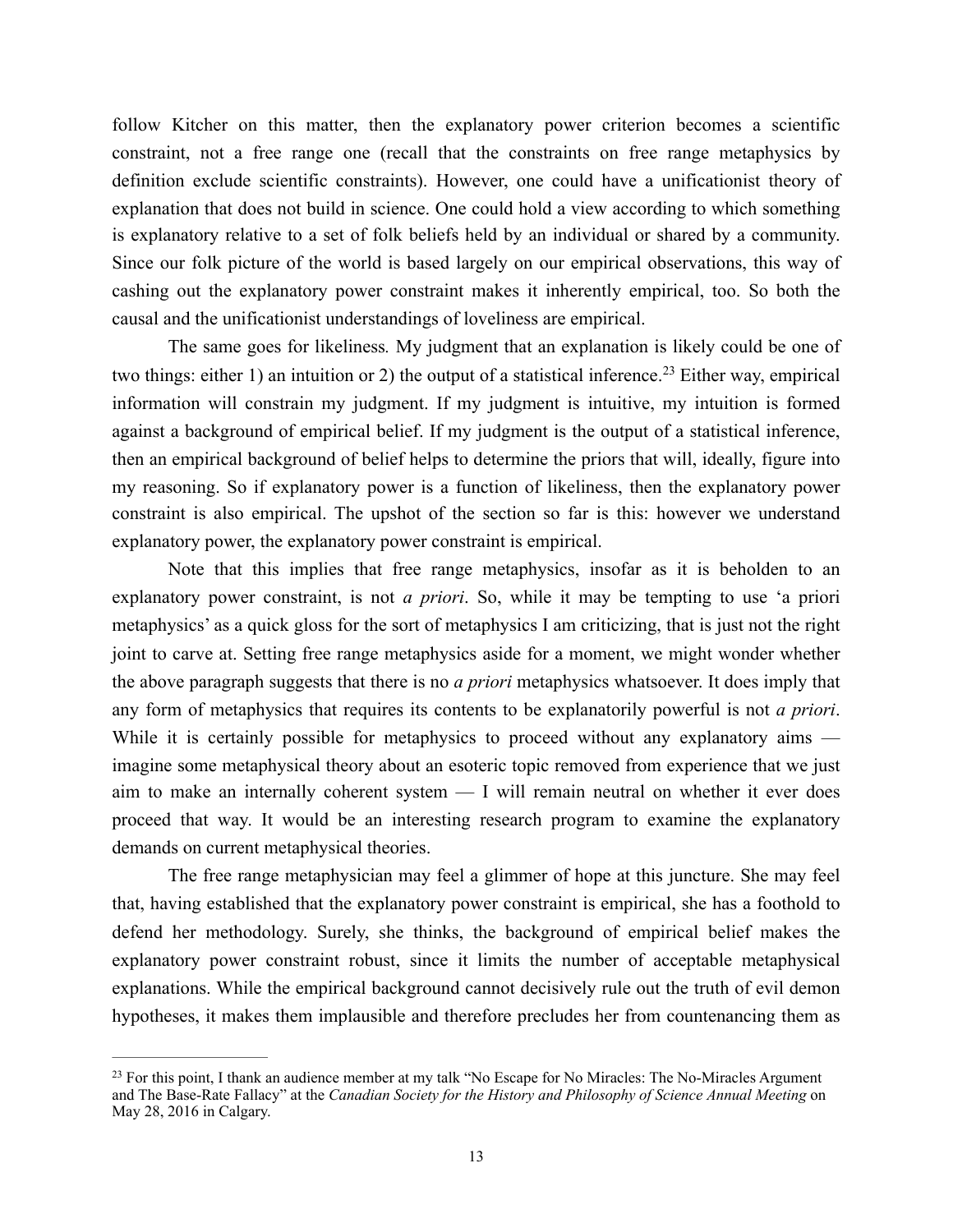explanations. The world with which our hopeful metaphysician is experientially acquainted seems not to include things like supernatural demons or gods or gremlins. So the background of empirical belief will preclude her from finding the crank hypotheses she dreams up explanatorily powerful. Moreover, the hopeful metaphysician also thinks that epistemic warrant can piggyback on the empirical credentials of the explanations she finds powerful. Surely, she thinks, free range metaphysical explanations receive warrant by being held accountable to the tribunal of experience. So the hopeful metaphysician thinks that the explanatory power constraint, *qua* empirical constraint, can robustly constrain her free range metaphysical theories and secure evidential support for them.

 I have two replies to the hopeful metaphysician. First, in the context of free range metaphysics, the explanatory power constraint operates against a folk-theoretic background of empirical belief. That is, it operates against a background of belief that is only minimally informed by science. Outside free range metaphysics, explanations are frequently judged to be powerful against a fuller background of scientific knowledge. But once the institutional outputs of science are playing any more than a nominal constraining role, by definition we no longer havefree range metaphysics.<sup>[24](#page-13-0)</sup> So we have at best a kind of folk physics in the background. But folk theory shouldn't constrain metaphysics, for reasons we have already seen. Namely, the world tends to frustrate our intuitive or folk-theoretic conception of it. So the explanatory power constraint on free range metaphysics fails to secure epistemic warrant, notwithstanding that it operates against a partly empirical background of belief.

<span id="page-13-1"></span> Second, even operating against an empirically-informed background, the explanatory power constraint *still* fails to be robust and to secure epistemic warrant. Let's dispense with the unificationist understanding of explanatory power first. For the purposes of metaphysical inquiry, we should not be interested in unifying folk theory, since it is partly based on intuitions. Moreover, all sorts of metaphysical explanations, including crank explanations that I have littleto-no evidence for, can unify a system. I can derive all the constituents of my system of belief from a God hypothesis, or an evil demon hypothesis, and so on. So on a unificationist construal, the explanatory power constraint fails to be robust and to secure epistemic warrant.

 On the other construals of explanatory power, judgments of explanatory power collapse into intuitive judgements, which we have seen to be both permissive and epistemically dubious. Which *causal stories* we find plausible given our background beliefs is an intuitive matter. Many people find it plausible, even against an empirically-informed background of beliefs, that angels, devils, and gods figure into explanatory causal stories. Likewise, which explanations we find *likely* can be a straightforwardly intuitive matter — a matter of which ones we find plausible

<span id="page-13-0"></span><sup>&</sup>lt;sup>24</sup>That is why scientific theories, such as Darwin's evolutionary theory, whose success is primarily a function of their explanatory power, are not free range theories.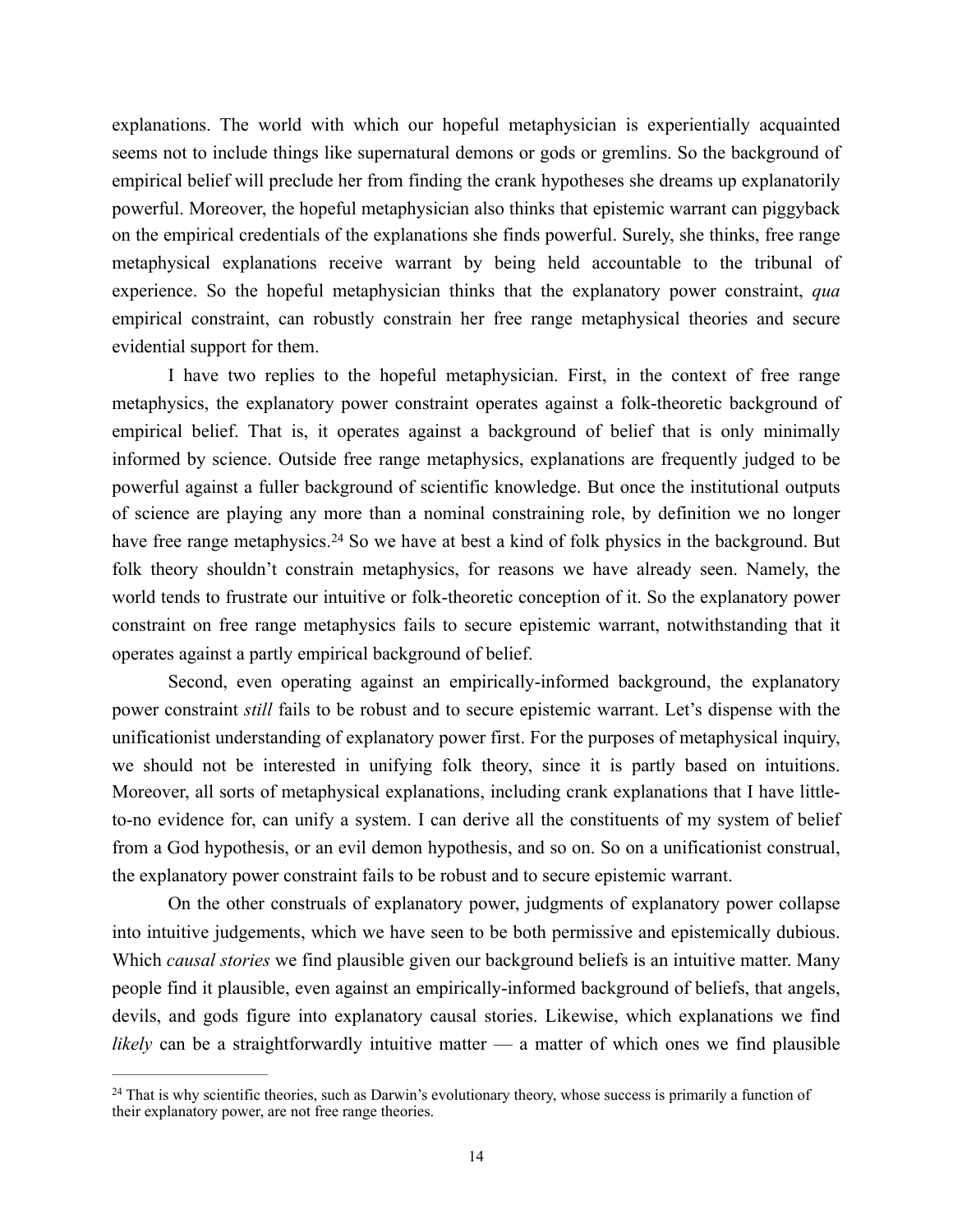given our evidence. Even judgments of the statistical probability of putative metaphysical explanations rely on intuition. Although we assign priors against a background of empirical knowledge, to the extent that the background sometimes offers little guidance, we set those priors on the basis of intuition. So judgements of explanatory power, understood in terms of relevant causal stories or in terms of likeliness, depend crucially on intuitive judgment, which is neither robust nor justificatory. My point is this: no matter how we cash out the explanatory power constraint on free range metaphysics, *notwithstanding* its empirical status, the constraint fails to be robust and to secure epistemic warrant.

#### **2.5 No joint sufficiency**

So far I have shown only that the constraints traditionally taken to constrain metaphysical theorizing are not individually adequate constraints. Might they be jointly sufficient? Suppose a theory is logically consistent, simple, intuitive, and explanatorily powerful. Is that enough for robust constraint or epistemic warrant? I have demonstrated that each theoretical constraint is extremely weak. Adding up these extremely weak constraints would amount to still minimal theoretical constraint. We have already seen that adding up some of them did not help matters, since the apple theory was both simple and consistent. Take those two constraints and add to them the demands for intuitive plausibility and explanatory power. We have seen that on several conceptions of explanatory power, judgments of it are intuitive judgments. Where that is the case, the explanatory power constraint collapses largely into the intuitive plausibility constraint. That is, most of the constraining work is done by intuitions. So we now have essentially three constraints: simplicity, consistency, and intuitive plausibility. Together, the first two are highly permissive. As we have seen, there are reasons not to place the third constraint on our metaphysics at all. But setting that aside, we have also seen that the intuitive plausibility constraint is permissive to the extent that our intuitions can be pushed around in various ways. So imagine the range of theories that could, actually of potentially (with some manipulation of our intuitions), satisfy our requirements for simplicity, consistency, and intuitive plausibility. It's enormous. This indicates that the constraints on free range metaphysics are not jointly robust. And in some ways, the state of metaphysics reflects this. Though disagreement is a feature of most epistemic life — in the sciences, too — the deep and persistent disagreements that plague free range metaphysics, and the sheer number of theoretical alternatives on offer for each subject matter, are symptoms of this insufficient constraint. So the constraints on free range metaphysics, both individually and jointly, fail to be sufficiently robust or to secure epistemic warrant. Therefore free range metaphysics is epistemically inadequate.

### **3 Collateral benefits**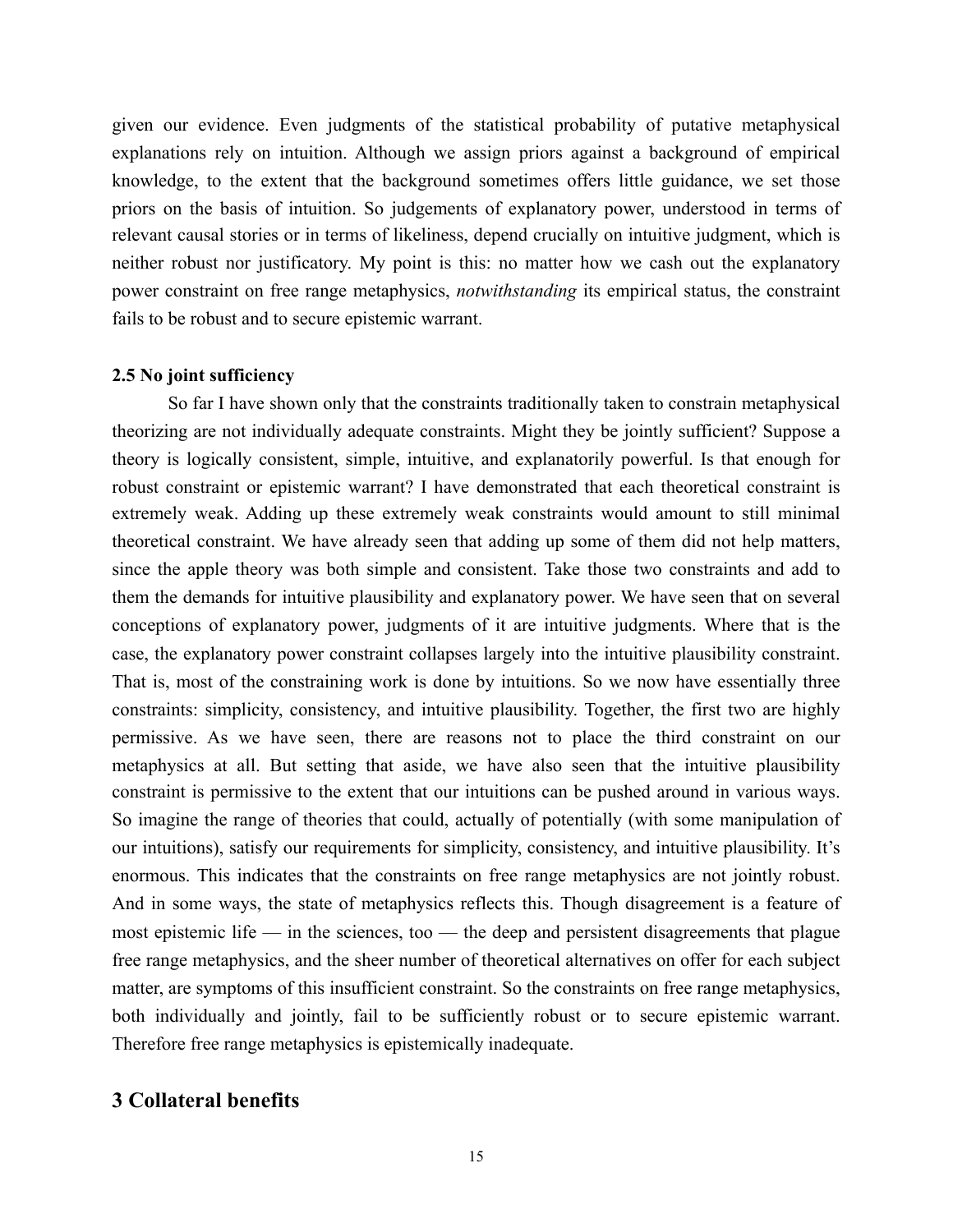Before drawing a normative conclusion from the various epistemic deficiencies I have pointed out, I must pause. As Steve French and Kerry McKenzie point out, "whatever exactly the problem with contemporary metaphysics is taken to be… the appropriate *reaction* to it… has to be considered carefully" (original emphasis, 2012, 44). That is because, notwithstanding its deficiencies, free range metaphysics may have some value that we should recognize and preserve. I will now consider some candidate sources of value — that is, some possible collateral benefits of free range metaphysics.<sup>[25](#page-15-0)</sup>

#### <span id="page-15-1"></span>**3.1 Clarity**

 In his (2010) review of *Every Thing Must Go*, Cian Dorr comments that Ladyman and Ross "have missed what is best and most distinctive about the tradition they set themselves against: its gradual raising of the standards of clarity and explicitness in the statement of metaphysical claims" (2010, np). Just as analytic philosophy more broadly, with its attention to logic and language, increased the standards of clarity in the statement of philosophical claims, analytic metaphysics has increased the standard of clarity that we hold metaphysical claims to. According to Dorr, "[m]uch of what is distinctive about the analytic way of doing metaphysics is meant to guard against the danger that we might accidentally lapse into nonsense, or launch into disputes that turn out to be merely verbal" (2010, np). To that end, analytic metaphysicians focus on theses "that can be stated using familiar everyday words" (2010, np). When they introduce technical terms, they "propose logical constraints on the new vocabulary, and attempt to draw connections between it and questions expressed in more familiar terms, in the hopes of thereby imposing enough discipline on its use to fend off the charge of unintelligibility" (2010, np). For instance, to great benefit, metaphysicians have required that the terms *fundamental* and *derivative* be accompanied by an "adequately expressive language" for talking about more fundamental things without mentioning derivative things (2010, np). As a result of their "patience for fine distinctions and quibbling objections", analytic metaphysicians have developed "techniques… for stating claims clear and explicit enough to be worthy targets of argument… [and] crafting a view coherent and explicit enough for arguments to get any grip" (2010, np). The claim is not just that free range metaphysics is really clear. To that, I could respond that clarity for its own sake has limited value. The claim is also *not* that clarity does not, or cannot, occur in other domains. That would be patently false. The claim is, rather, that the discipline of analytic metaphysics has produced something of value: techniques for the formulation of claims that meet a comparatively high standard of clarity. One might think that having done so somewhat mitigates against the epistemic failings that I have detailed.

<span id="page-15-0"></span><sup>&</sup>lt;sup>[25](#page-15-1)</sup> Note that my use of the phrase 'collateral benefits' here echoes Maclaurin and Dyke (2012).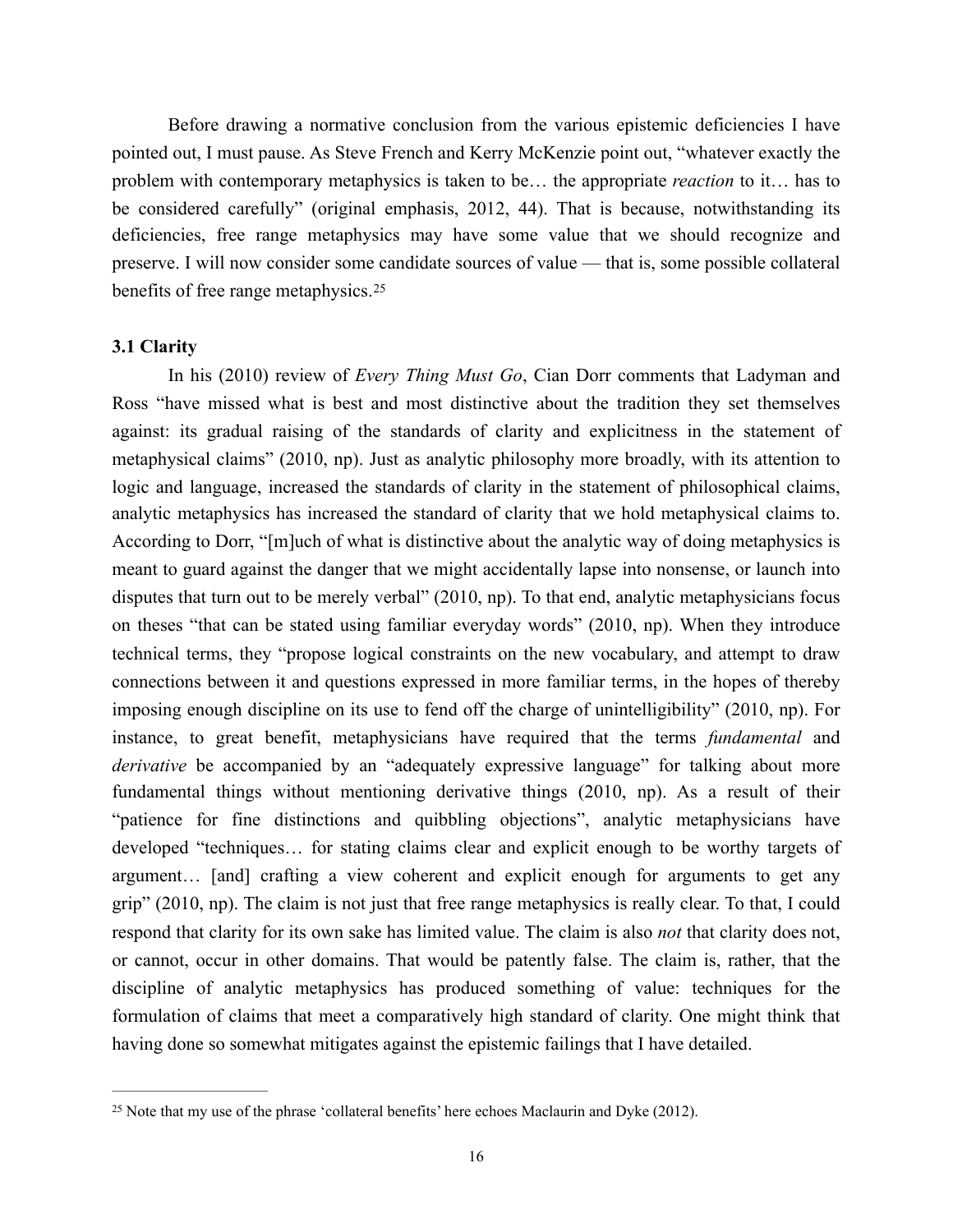#### **3.2 Fruitfulness in science**

<span id="page-16-1"></span> Free range metaphysics is sometimes fertile ground for science. Philosophy more broadly sometimes plays what Peter Godfrey-Smith (2014, unpublished) calls an *incubator* role with respectto the sciences.<sup>[26](#page-16-0)</sup> He explains, "In its relation to science, philosophy has often also functioned as an 'incubator' of theoretical ideas, a place where they can be developed in a speculative way while they are in a form that cannot be tested empirically" (2014, 1). He gives a number of examples of scientific work that originated in philosophy: associationism; much of the current theoretical framework in cognitive psychology and linguistics; the embodied approach to cognition; the Bayes net approach to causal relations; the modern development of computers; and even the more scientific aspect of Marxism, the origin of which is to be found in Hegel (unpublished, 2-3). On this view, metaphysical theories are speculative sketches that are not sufficiently worked out to be empirically tractable; nonetheless, they sometimes give rise to questions of scientific interest and tractability. It is not unlike the way that theoretical physics sometimes incubates experimental physics — as it did in the case of general relativity. While philosophy "has no monopoly" on this incubator role, "[i]ncubation of new ideas is undeniably important" (unpublished, 3). One might argue that whatever normative conclusion I draw, it should preserve this incubator function.

#### **3.3 Fruitfulness in scientifically engaged philosophy**

 French and McKenzie articulate a further collateral benefit of free range, or, as they call it, *fantasy* metaphysics (2012, 43). Although they share Ladyman and Ross' (2007) dubiousness of such metaphysics, they resist the conclusion that it should be discontinued. In fact, they argue that proscribing such metaphysics would be "counterproductive" (2012, 44). That is because, according to French and McKenzie, free range metaphysics is enormously beneficial to those who engage philosophically with science. It is a toolbox that provides conceptual and formal frameworks useful in the formulation of scientifically engaged philosophical theories. As they put it, "the products of analytic metaphysics can be regarded as available for plundering… in order that we might exploit them for our own purposes" and avoid having to "develop the appropriate resources from scratch" (2012, 44). More recently, French calls this the *Viking Approach* to metaphysics, in which metaphysicians play the role of "hapless peasants, happily tilling their fields of compositionality and ontological dependence, before being pillaged by ruthless realist marauders" (2014, 50). For instance, ontic structural realists pillage metaphysics

<span id="page-16-0"></span><sup>&</sup>lt;sup>[26](#page-16-1)</sup> The unpublished paper is called *On the Relation Between Philosophy and Science* and can be found at the following URL: petergodfreysmith.com/wp-content/uploads/2013/06/PhilosophyScience\_PGS\_2013\_C.pdf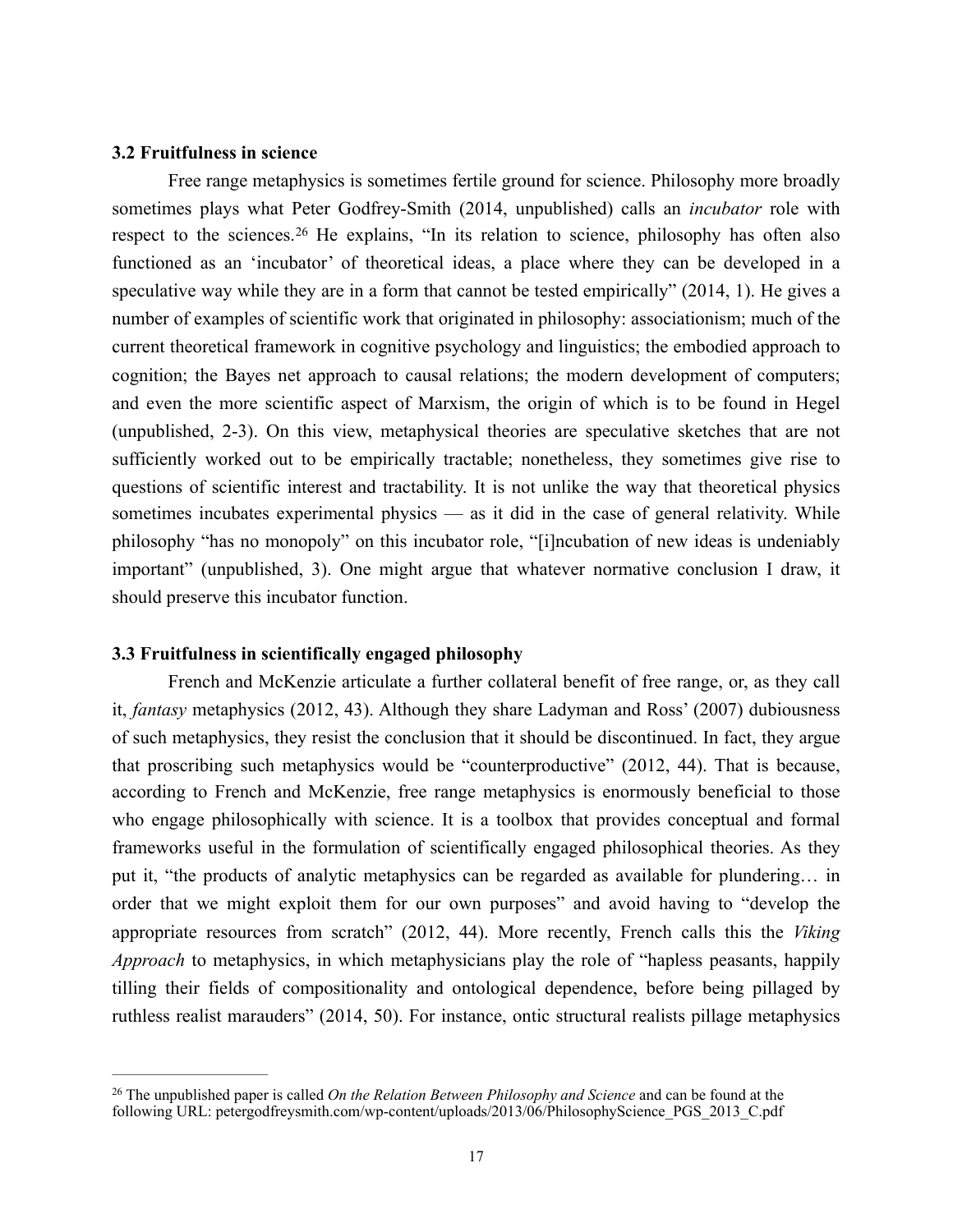when they invoke notions of "'modal structure'… fundamentality and the metaphysics of relations" (2012, 44). Further:

The growing literature on ontological dependence… is proving useful in expressing the core metaphysical claim of ontic structuralism, namely, that physical objects are ontologically secondary to structures… A form of truthmaker theory might also be deployed in order to articulate the eliminativism about objects that 'radical' ontic structural realism endorses… Even the work of Lewis… has been summoned in defense against the triviality objection to structuralism. (French and McKenzie 2012, 44)

So free range metaphysics furnishes us with conceptual and formal tools useful for articulating naturalistic views. Just as pure mathematics can turn out to be useful in physics, free range metaphysics can turn out to be useful in scientifically engaged philosophy (French and McKenzie 2012, 44). Because free range metaphysics can produce tools useful to our more legitimate theoretical enterprises, "we, as naturalistic philosophers, have to *value* scientifically disinterested metaphysics" — or at least recognize its potential value  $(2012, 45)$ . So it is "very difficult to oppose scientifically disinterested metaphysics *tout court*" (2012, 45). And, French and McKenzie note, since the course of inquiry is unpredictable, "It seems folly to try to predict in advance what will or will not prove useful to us in the course of time" (2012, 45). Since free range metaphysics cannot produce useful tools in a purposive, premeditated manner, it must do so by happy accident. And for that reason, one might say, with French, "Run free, metaphysicians!["](#page-17-0)<sup>[27](#page-17-0)</sup>

### <span id="page-17-1"></span>**4 Normative conclusion**

 The normative conclusion that I draw here has a good deal to keep in balance. On the one hand, it should reflect and remedy the epistemic deficiencies I pointed out in §2 above. On the other hand, if we take free range metaphysics to have the collateral benefits I surveyed in §3 and if we take those benefits to be sufficiently valuable, then my conclusion should also respect and preserve them.

 Just how valuable are those collateral benefits? As we have seen, free range metaphysics is not *unique* in having them. Other activities — including analytic philosophy broadly construed, theoretical physics, and mathematics — yield techniques conducive to great clarity, incubate scientific activity, and produce useful formal tools, respectively. Now, one might argue that free range metaphysics accomplishes one or many of those tasks *uniquely well*. I will not consider that argument here. My interest is just in the fact that it has benefits at all. While other

<span id="page-17-0"></span><sup>&</sup>lt;sup>27</sup>French made this remark following his talk "Between Humeanism and Dispostionalism; or, How to Construct a Modal Framework for Modern Science by Appropriating Metaphysical Devices" at the conference *New Trends in the Metaphysics of Science* on December 17, 2015.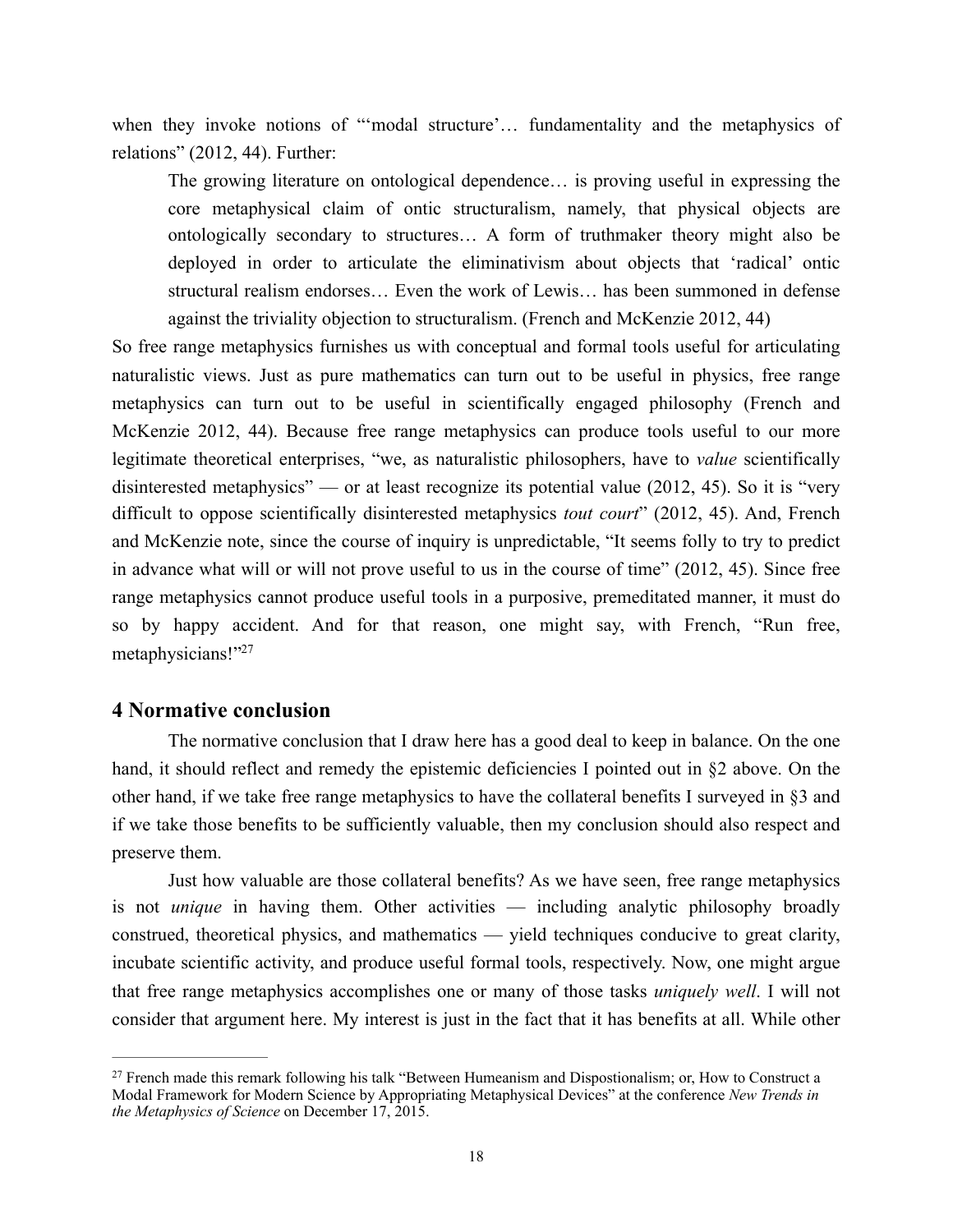intellectual activities may produce benefits of the same type, free range metaphysics produces a number of *token* benefits, and has the potential to produce more. To the extent that these token benefits aid human inquiry, free range metaphysics has value.

 Since consigning inquiries to the flames is a grave matter, we should do so only when the inquiry does much more harm than good. So let us take stock of the harm free range metaphysics causes. As French and McKenzie point out, metaphysicians believe themselves to accomplish a good deal more than collaterally aiding human inquiry. They "hold that there is value to their discipline beyond it serving as a production line for constructions that might eventually be used and abused by [other inquirers]" (2012, 45). Metaphysics is "intended to be more than just a toolbox and to itself have some direct bearing on reality" (2012, 43). That is, metaphysics attempts to discern metaphysical truth and, to that end, to produce justified theories of reality. This is clear from the standard conceptions of metaphysics that we saw Bennett survey at the beginning of section 1, including metaphysics as the study of: being *qua* being, things as they really are, the most basic and general features of reality, the structure of the world, and the fundamental. Whether the metaphysician aims to describe the nature of being, things as they are, certain features of reality, structure, or the fundamental, she hopes to discern facts about the target of her inquiry. So metaphysicians *standardly* conceive of their discipline as one that is truth-directed. To get at the truth, the metaphysician aims to produce justified theories. But given the epistemic deficiencies I have articulated in this paper, the free range metaphysician lacks the resources to do so. While the outputs of free range metaphysics have some pragmatic value, they lack sufficient epistemic justification. So free range metaphysics is harmful to the extent that its proponents believe it to be an epistemically adequate form of inquiry that produces justified theories about the nature of the world. That is, the harm is that the free range metaphysician exhibits a kind of *bad faith* by thinking her metaphysics has fully satisfactory epistemic credentials over and above its pragmatic ones, when, as this paper has shown, it does not.

 Even humbler metaphysicians who see their discipline as "not about explanatorily ultimate aspects of reality that are actual" but rather, about "*the most explanatorily basic necessities and possibilities*" (original emphasis, Conee and Sider 2005, 203), or as an inquiry into "what there could be" (Lowe 1998, 9), exhibit bad faith. Here I agree with Callender (2011), who argues against the value of modal intuitions that are independent of science. He comments, "From the history of science don't we learn that many 'impossibilities' end up possible, and vice versa?" (2011, 41). He continues:

[T]here is no interesting species of metaphysical modality that is largely immune to science. Our modal intuitions are historically conditioned and possibly unreliable and inconsistent. The only way to weed out the good from the bad is to see what results from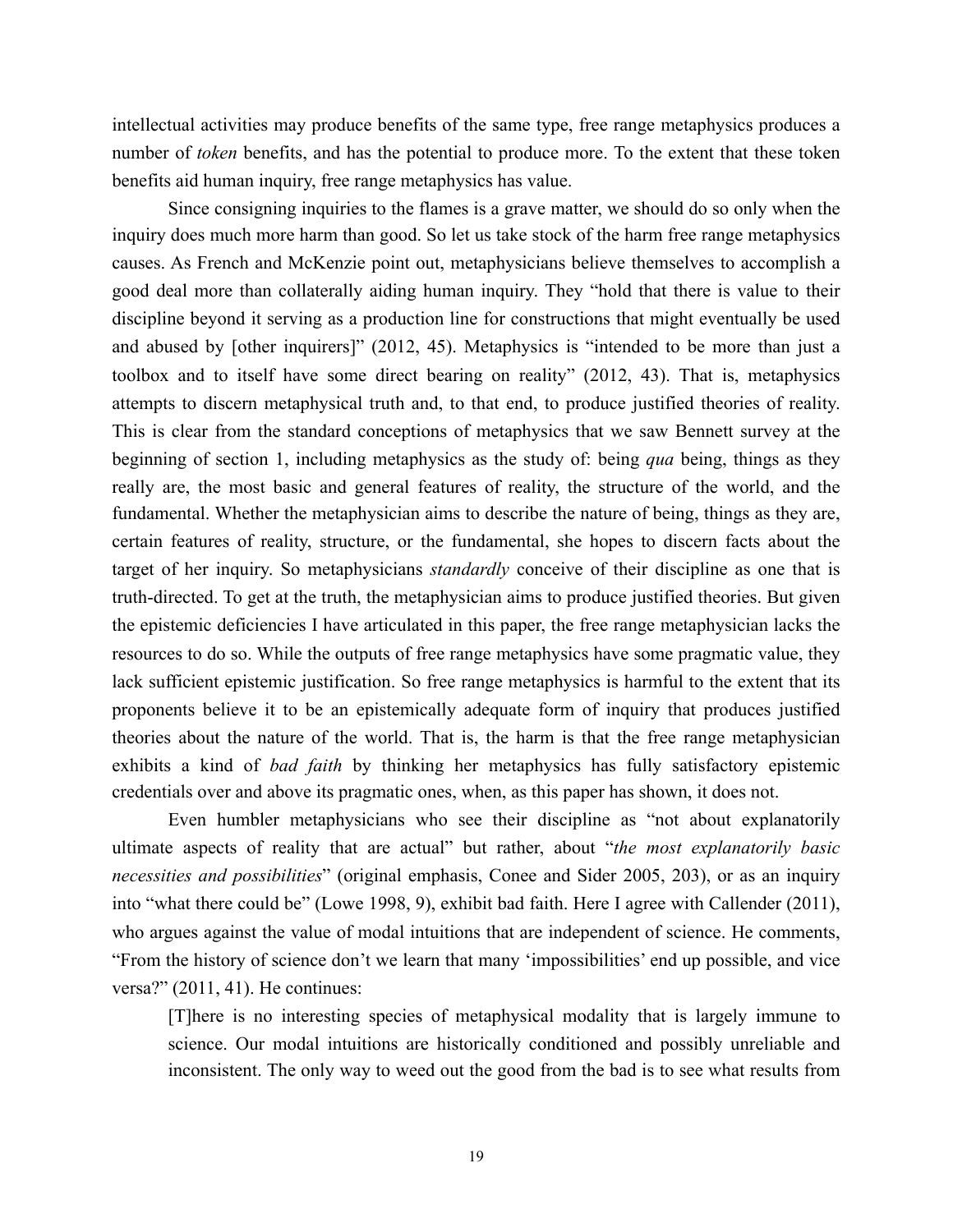a comprehensive theory that seriously attempts to model some or all of the actual world. (2011, 44)

And our best comprehensive theories of the actual world are scientific ones. We shouldn't take seriously any modal claim generated independently of such a comprehensive theory: "Being connected to a good systemization of the world is either *constitutive* or *symptomatic* of serious possibilities" (2011, 45). Likewise, French and McKenzie argue that "*even if* metaphysics regards itself as the study of the possible, given the central *methodological* role of the actual in systematic modal theorizing and physics' privileged role within it" metaphysics must be scientifically informed (original emphases, 2012, 56-7). So free range theorizing is equally dubious in limning the structure of metaphysical modality as it is in describing the structure of the actual world. The free range metaphysician cannot dodge my criticisms by claiming that she deals only in possibilities or in modal structure more broadly. The point stands that the harm of free range metaphysics is its bad faith; any free range metaphysician who thinks her inquiry adequately justifies metaphysical claims — whether they be claims about the actual world or about modal structure — participates in that harm.

 While the harm is serious, some institutional delusion does not so far outweigh the above pragmatic benefits that it warrants consignment to the flames. That is, I cannot in good conscience recommend the discontinuation of free range metaphysics. But I can recommend resolving the discipline's bad faith. The free range metaphysician *need not* be deluded about the epistemic credentials of her discipline. Such delusion is not requisite to achieve the collateral benefits discussed above. Rather than thinking of herself as producing justified theories, the free range metaphysician can think of herself as systematically exploring theoretical space and building coherent systems, in the process of which she sometimes produces theoretical goods useful to other forms of inquiry. So the normative conclusion I wish to draw here is this: free range metaphysicians should not deceive themselves by thinking they produce justified theories of the underlying the nature of reality.

 If we are interested in producing justified metaphysical theories, then we had better keep the chickens cooped — that is, we had better place further constraints on the content of our free range metaphysical theories where possible. It may not always be possible, in which case the free range activity may persist and continue producing its actual and potential collateral benefits. But we should determine where it is possible and constrain accordingly. We can determine whether and which further constraints can be added fruitfully through trial and error — that is, by seeing which additional, well-motivated (non ad-hoc) constraints pertain to and help narrow the content of our theories. Though I do not have room to make the argument here, the advocate of naturalization can argue that a scientific constraint on theoretical content puts naturalized metaphysics on firmer epistemic ground than the free range alternative.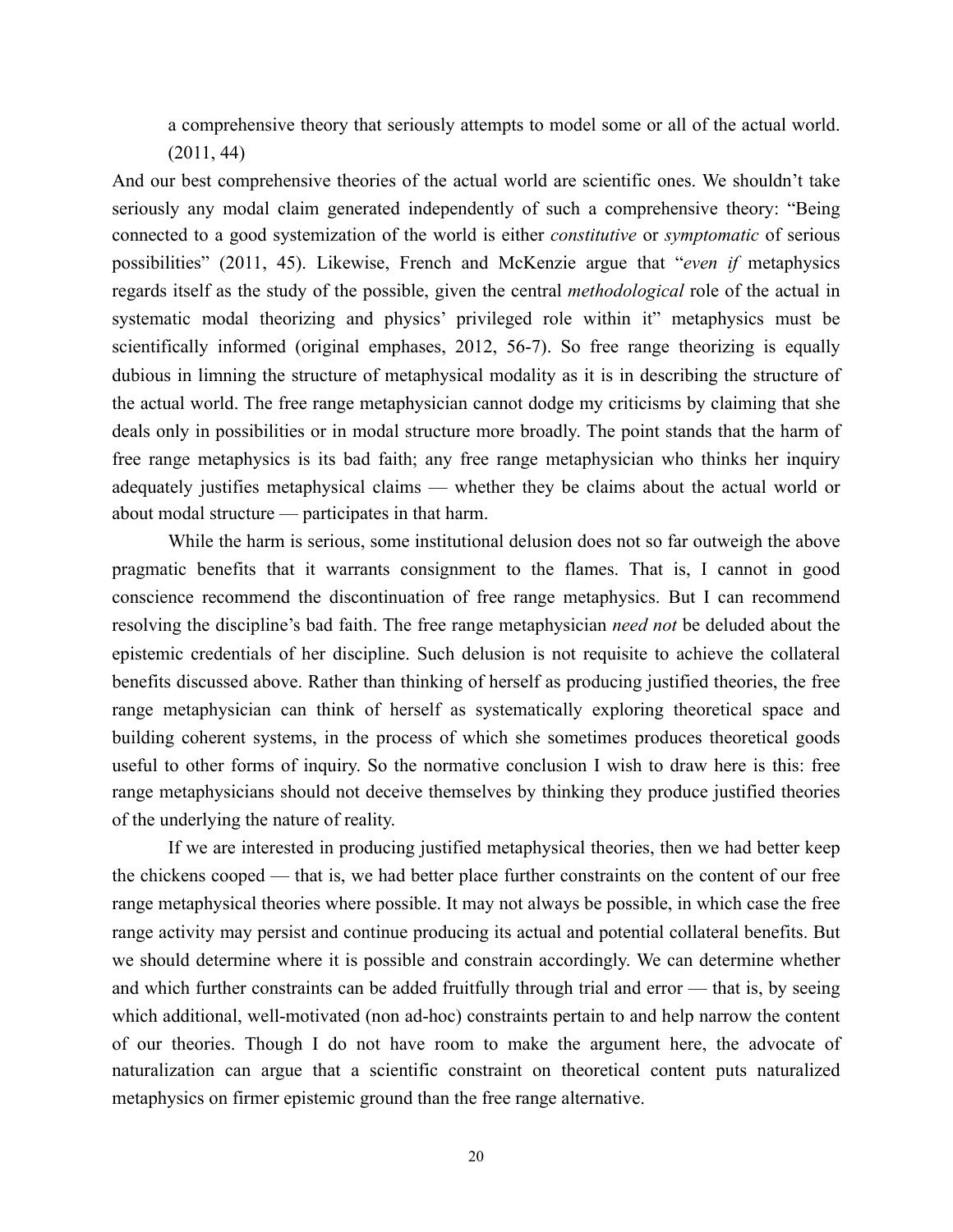### **Sum**

 I began by identifying a class of metaphysical theories that I call free range metaphysics. I argued that free range metaphysics is epistemically inadequate because, individually and jointly, the constraints on its content — including consistency, simplicity, intuitive plausibility, and explanatory power — fail to robustly constrain theoretical content or to secure epistemic warrant. However, since free range metaphysics yields clarity-conducive techniques, incubates science, and produces conceptual and formal tools useful for scientifically engaged philosophy, I do not recommend its discontinuation. I do recommend, however, ending the discipline's bad faith. That is, I urge that free range metaphysics not be taken to have fully satisfactory epistemic credentials over and above its pragmatic ones. If naturalized or scientific metaphysics can be shown to be better constrained and justified than free range metaphysics — and I think it can then we will have a clear case for the epistemic superiority of the one over the other.

**Acknowledgments** I wish to thank Michael Devitt, Graham Priest, David Papineau, Peter Godfrey-Smith, Jesse Prinz, Barbara Montero, Stephen Neale, Yuval Abrams, Cosim Sayid, Derek Skillings, Jake Quilty-Dunn, Ross Colebrook, Kyle Blanchette, and Dustin Olson for invaluable feedback and helpful discussions of this work. I also thank my anonymous reviewers for their careful and insightful comments, from which this paper benefited greatly. Thanks to audiences at my presentations of this work at the *Canadian Philosophical Association Annual Congress,* May 31, 2015, in Ottawa and at *New Trends in the Metaphysics of Science*, December 16, 2015, in Paris. I would also like to thank the other presenters at *New Trends in the Metaphysics of Science,* whose illuminating and informative presentations shaped both this paper and my related work. This research was supported by the Social Sciences and Humanities Research Council of Canada, award #752-2012-0363.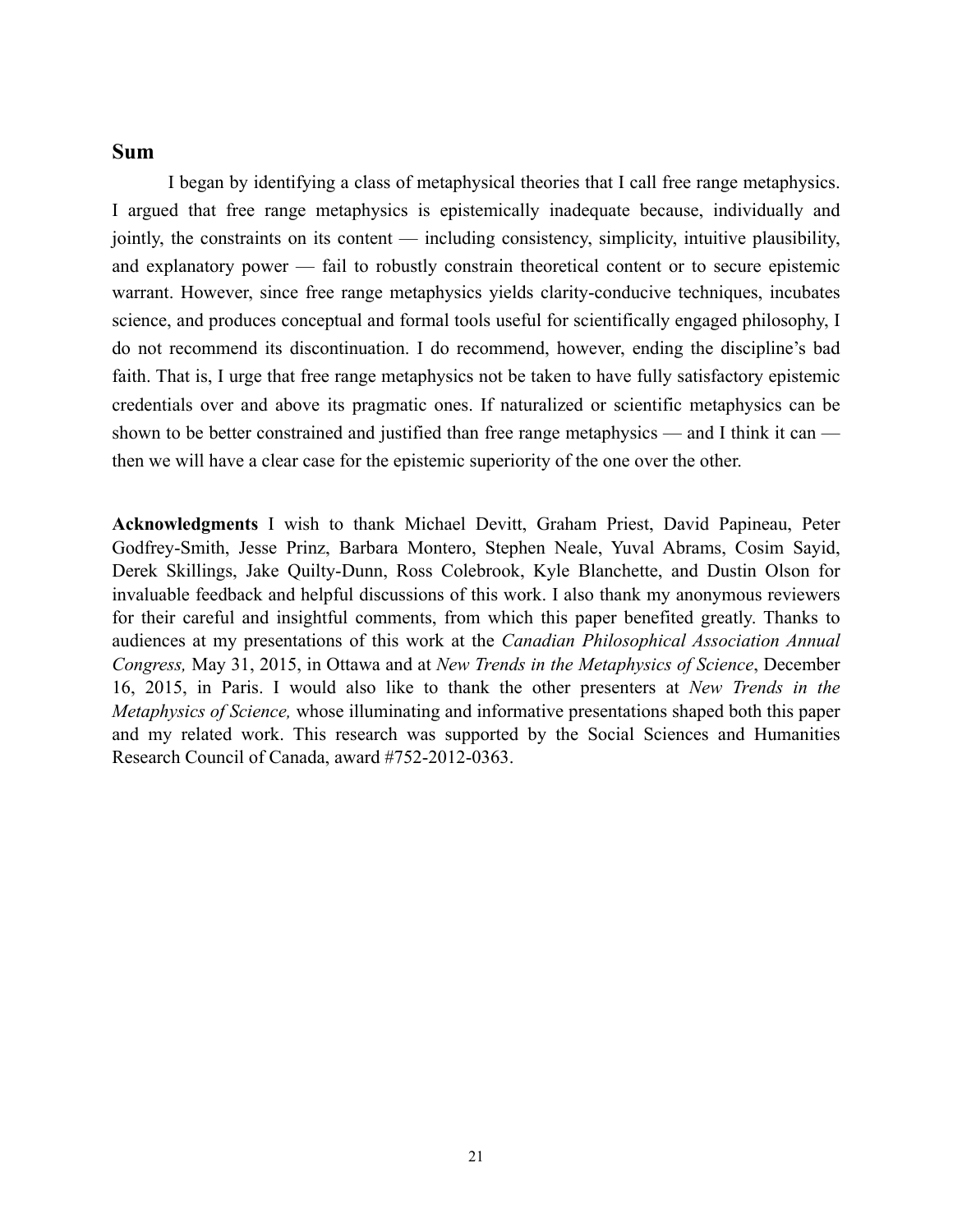### **References**

- Andow, James. 2016. "Reliable But Not Home Free? What Framing Effects Mean for Moral Intuitions." *Philosophical Psychology* 6: 1–8.
- Bennett, Karen. 2009. "Composition, Colocation, and Metaontology." In *Metametaphysics: New Essays on the Foundations of Ontology*, edited by David Chalmers, David Manley, and Ryan Wasserman, 38–76. Oxford: Oxford UP.
- ——-. 2016. "There Is No Special Problem with Metaphysics." *Philosophical Studies* 173: 21– 37.
- Callender, Craig. 2011. "Philosophy of Science and Metaphysics." In *The Continuum Companion to The Philosophy of Science*, edited by Steven French and Juha Saatsi, 33– 54. New York: Continuum.
- Calosi, Claudio, and Matteo Morganti. 2015. "Humean Supervenience, Composition as Identity and Quantum Wholes." *Erkenntnis*, 1–22.
- Chudnoff, Elijah. 2014. *Intuition*. Oxford: Oxford UP.
- Colombo, Matteo. 2016. "Experimental Philosophy of Explanation Rising: The Case for a Plurality of Concepts of Explanation." *Cognitive Science* 40 (4): 1–15.
- Conee, Earl, and Ted Sider. 2005. *Riddles of Existence: A Guided Tour of Metaphysics*. Oxford: Oxford UP.
- Crane, Tim. 2013. *The Objects of Thought*. Oxford: Oxford UP.
- Devitt, Michael. 2012. "Whither Experimental Semantics?" *Theoria* 27 (1): 5–36.
- ——-. 2015. "Relying on Intuitions: Where Cappelen and Deutsch Go Wrong." *Inquiry* 58 (7–8): 669–699.
- Dorato, Mauro. 2015. "Events and the Ontology of Quantum Mechanics." *Topoi* 34 (2): 369– 378.
- Dorato, Mauro, and Matteo Morganti. 2013. "Grades of Individuality: A Pluralistic View of Identity in Quantum Mechanics and in the Sciences." *Philosophical Studies* 163 (3): 591–610.
- Dorr, Cian. 2010. "Review: Every Thing Must Go." *Notre Dame Philosophical Review*. ndpr.nd.edu/news/24377-every-thing-must-go-metaphysics-naturalized/.
- Eklund, Matti. 2006. "Neo-Fregean Ontology." *Philosophical Perspectives* 20 (Metaphysics): 95–121.
- ——-. 2013. "Trends and Progress in Philosophy." *Metaphilosophy* 44 (3): 276–292.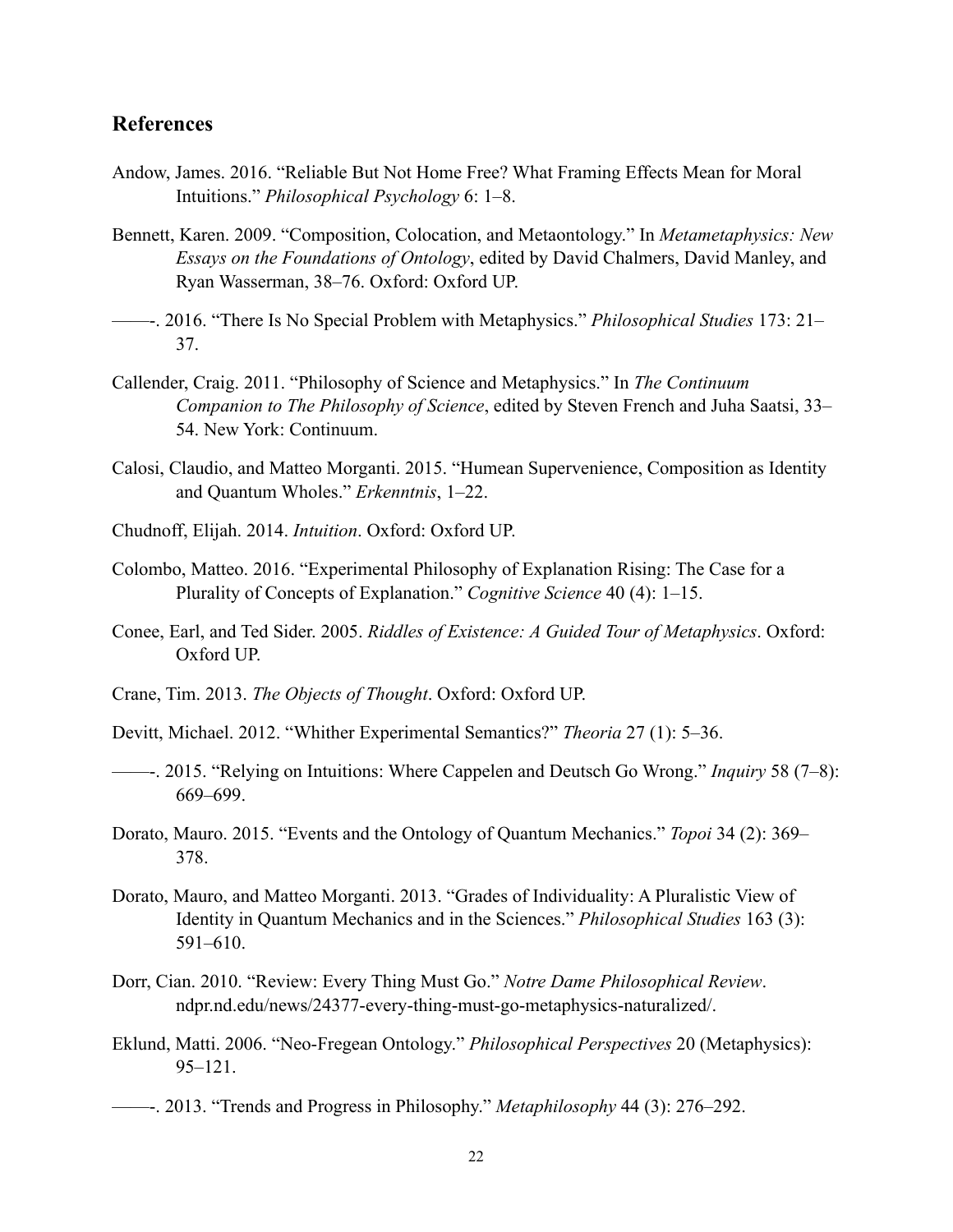- Ereshefsky, Marc. 2010. "What's Wrong with the New Biological Essentialism." *Philosophy of Science* 77 (5): 674–685.
- Ereshefsky, Marc, and Makmiller Pedroso. 2013. "Biological Individuality: The Case of Biofilms." *Biology and Philosophy* 28 (2): 331–349.
- Fine, Kit. 2001. "The Question of Realism." *Philosophers' Imprint* 1 (1): 1–30.
- French, Steven. 2014. *The Structure of the World: Metaphysics and Representation.* Oxford: Oxford UP.
- French, Steven, and Kerry McKenzie. 2012. "Thinking Outside the Toolbox: Towards a More Productive Engagement Between Metaphysics and Philosophy of Physics." *European Journal of Analytic Philosophy* 8 (1): 42–59.
- Godfrey-Smith, Peter. 2014. *Philosophy of Biology*. Princeton, NJ: Princeton UP.
- Goldman, Alvin. 2007. "Philosophical Intuitions: Their Target, Their Source, and Their Epistemic Status." *Grazer Philosophische Studien* 74: 1–26.
- Hawley, Katherine. 2010. "Critical Notice of Every Thing Must Go." *Metascience* 19 (2): 174– 179.
- Kistler, Max. 2010. "Mechanisms and Downward Causation." *Philosophical Psychology* 22 (5): 595–609.
- Kitcher, Philip. 1981. "Explanatory Unification." *Philosophy of Science* 48 (4): 507–531.
- ——-. 1989. "Explanatory Unification and the Causal Structure of the World." In *Scientific Explanation*, 410–505. Minneapolis: University of Minnesota Press.
- Kriegel, Uriah. 2013. "The Epistemological Challenge of Revisionary Metaphysics." *Philosophers' Imprint* 13 (12): 1–30.
- Ladyman, James. 2012. "Science, Metaphysics, and Method." Philosophical Studies 160: 21–51.
- Ladyman, James, Don Ross, and Harold Kincaid, eds. 2013. *Scientific Metaphysics*. Oxford: Oxford UP.
- Ladyman, James, Don Ross, David Spurrett, and John Collier. 2007. *Every Thing Must Go: Metaphysics Naturalized.* Oxford: Oxford UP.
- Lipton, Peter. 2004. *Inference to the Best Explanation*. 2nd edition. London: Routledge.
- Loewer, Barry. 2012. "Two Accounts of Laws and Time." *Philosophical Studies* 160 (1): 115– 137.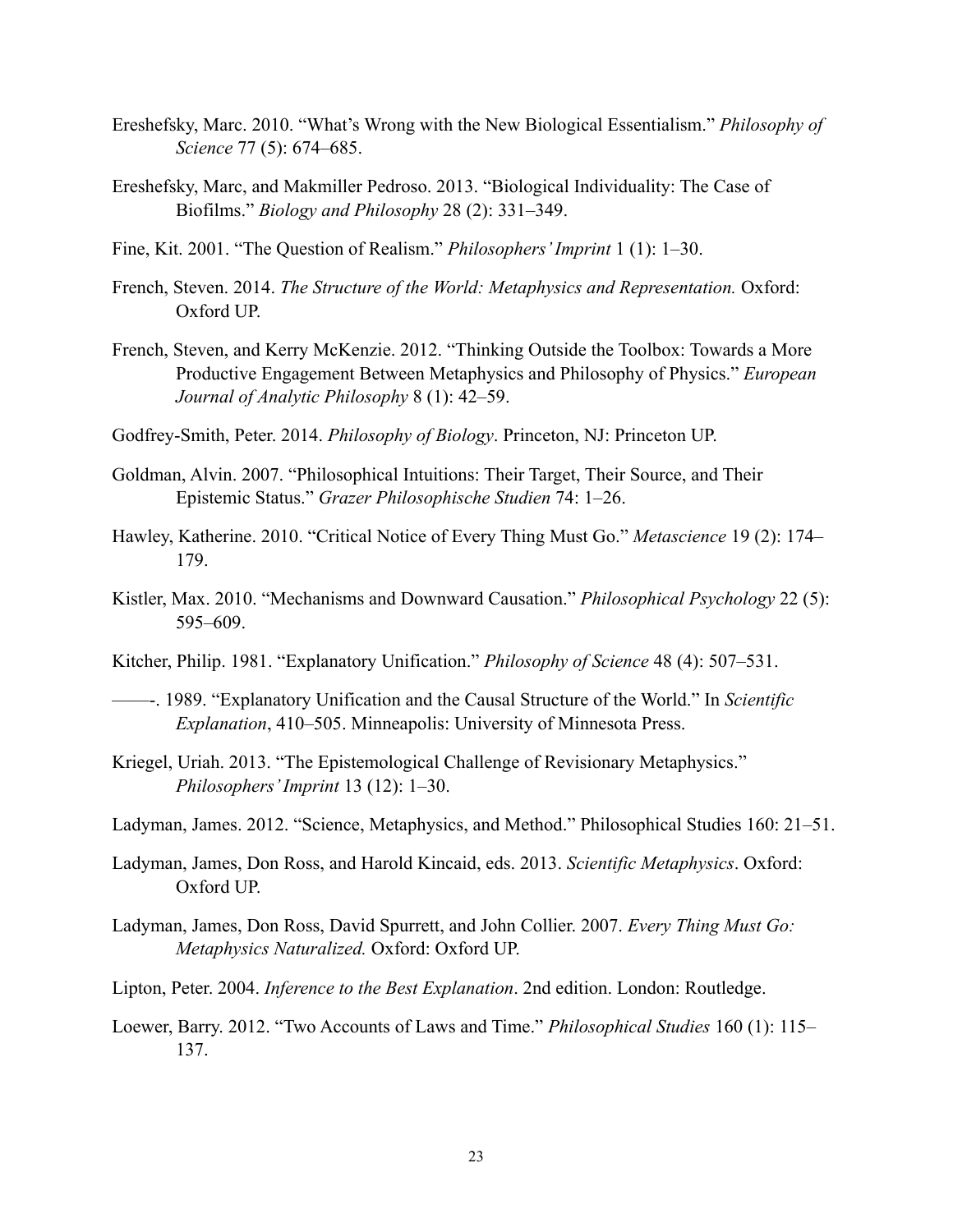- Lowe, E.J. 1998. *The Possibility of Metaphysics: Substance, Identity, and Time*. Oxford: Oxford UP.
- Machery, Edouard, Ron Mallon, Shaun Nichols, and Stephen Stich. 2004. "Semantics, Cross-Cultural Style." *Cognition* 92: B1–B12.
- Machery, Edouard, and Stephen Stich. 2012. "The Role of Experiment in the Philosophy of Language." In *Routledge Companion to Philosophy of Language*, edited by Gillian Russell and Delia Graff Fara, 495–512. New York: Routledge.
- Maclaurin, James, and Heather Dyke. 2012. "What Is Analytic Metaphysics For?" *Australasian Journal of Philosophy* 90 (2): 291–306.
- Maudlin, Tim. 2007. *The Metaphysics Within Physics*. Oxford: Oxford UP.
- McLeod, Mike, and Josh Parsons. 2013. "Maclaurin and Dyke on Analytic Metaphysics." *Australasian Journal of Philosophy* 91 (1): 173–178.
- Morganti, Matteo. 2008. "Weak Discernibility, Quantum Mechanics and the Generalist Picture." *Philosophica* 10 (1/2): 155–183.
- ——-. 2013. *Combining Science and Metaphysics.* New York: Palgrave Macmillan.
- Ney, Alyssa. 2012. "The Status of Our Ordinary Three Dimensions in a Quantum Universe." *Noûs* 46 (3): 525–560.
- Ney, Alyssa, and David Albert, eds. 2013. *The Wave Function: Essays in the Metaphysics of Quantum Mechanics*. Oxford: Oxford UP.
- Nichols, Shaun, and Joshua Knobe. 2007. "Moral Responsibility and Determinism: The Cognitive Science of Folk Intuitions." *Noûs* 41 (4): 663–685.
- Nichols, Shaun, Stephen Stich, and Jonathan Weinberg. 2003. "Metaskepticism: Meditations in Ethnoepistemology." In *The Skeptics,* edited by Steven Luper, 227–247. Burlington: Ashgate Publishing.
- Norton, Joshua. 2015. "Weak Discernibility and Relations Between Quanta." *Philosophy of Science* 82 (5): 1188–1199.
- Petrinovich, Lewis, and Patricia O'Neill. 1996. "Influence of Wording and Framing Effects on Moral Intuitions." *Ethology and Sociobiology* 17 (3): 145–171.
- Pradeu, Thomas, and Alexandre Guay. 2015. *Individuals Across the Sciences.* Oxford: Oxford UP.
- Priest, Graham. 2014. *One: Being an Investigation Into the Unity of Reality and of Its Parts, Including the Singular Object Which Is Nothingness.* Oxford: Oxford UP.